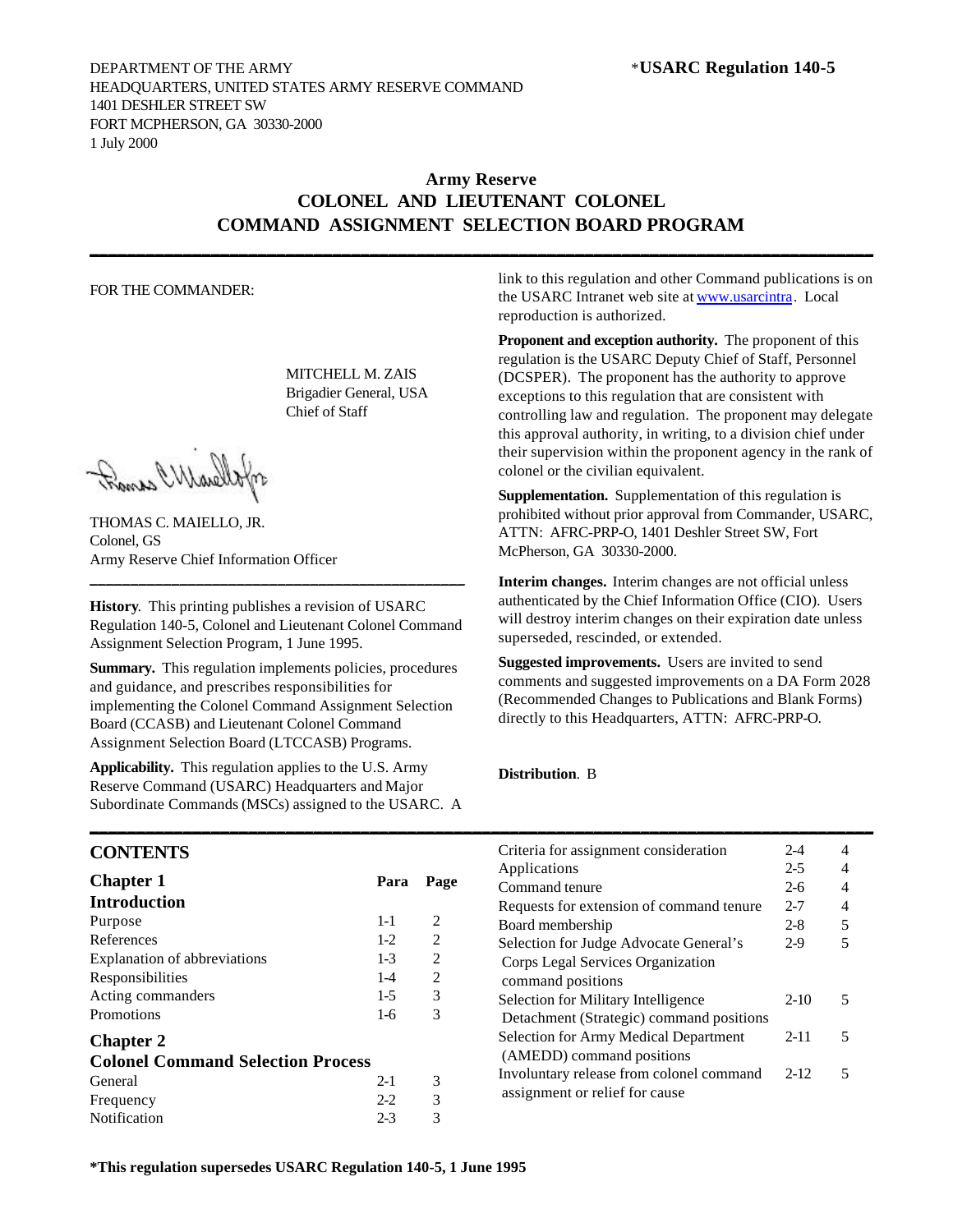## **Chapter 3**

| General                                    | $3-1$   | 9  | Detachment (Strategic) command positions              |
|--------------------------------------------|---------|----|-------------------------------------------------------|
| Frequency                                  | $3-2$   | 9  | Selection for Army Medical Department<br>10<br>$3-11$ |
| Notification                               | $3 - 3$ | 9  | (AMEDD) command positions                             |
| Criteria for assignment consideration      | $3-4$   | 9  |                                                       |
| Applications                               | $3-5$   | 9  | Appendix A                                            |
| Command tenure                             | $3-6$   | Q  | <b>Required Documentation for Board Consideration</b> |
| Requests for extension of command tenure   | $3 - 7$ | 10 |                                                       |
| Board membership                           | $3-8$   | 10 | <b>Glossary</b>                                       |
| Involuntary relief from lieutenant colonel | $3-9$   | 10 |                                                       |
|                                            |         |    |                                                       |

## **Chapter 1 Introduction**

## **1-1. Purpose**

This regulation establishes uniform policies, responsibilities, and procedures to improve the quality of United States Army Reserve (USAR) officers being selected for colonel and lieutenant colonel command assignment. These policies, responsibilities, and procedures also apply to those colonel positions that were formerly designated brigadier general upon mobilization.

### **1-2. References**

a. Required publications.

(1) AR 135-382 (Reserve Component Military Intelligence Units and Personnel). Cited in paras 2-4i, 2-10, 3-10, A-1g and A-2g.

(2) AR 140-10 (Assignments, Attachments, Details and Transfers). Cited in paras 1-4e(2), 1-5, 2-4e, 2-7b, 2-11, 2- 12a, 3-4e, 3-7a, and 3-9a.

(3) AR 600-9 (The Army Weight Control Program). Cited in paras 2-4h and 3-4h.

(4) AR 600-20 (Army Command Policy). Cited in paras 1-5, 2-12b, and 3-9b.

(5) AR 640-30 (Photographs for Military Personnel Files). Cited in paras A-1d and A-2d.

(6) AR 335-15 (Management Information Control System). Cited in paras A-1a and A-2a.

b. Related publications.

(1) AR 135-155 (Promotion of Commissioned Officers and Warrant Officers Other Than General Officers).

(2) AR 623-105 (Officer Evaluation Reporting System).

## **1-3. Explanation of abbreviations.**

Abbreviations used in this regulation are explained in the glossary.

### **1-4. Responsibilities**

a. Office of the Chief, Army Reserve (OCAR), General Officer Management Office, solicits and appoints board members (outlined in para 2-8, this regulation).

b. Commander, USARC, has--

(1) Overall responsibility for the selection of colonel and lieutenant colonel commanders in the USARC.

command assignment or relief for cause Selection for Military Intelligence 3-10 10 Detachment (Strategic) command positions Selection for Army Medical Department 3-11 10 (AMEDD) command positions

### **Appendix A**

### **Glossary**

(2) With the concurrence of the Commander, 7th U.S. Army Reserve Command, U.S. Army Europe, select colonel commanders for that command.

(3) Responsibility for selection of officers for colonel command assignment positions, with additional procedures on selection of Judge Advocate General's Corps (JAGC) colonel commanders, Military Intelligence Detachment (Strategic) [MID(S)], and Army Medical Department (AMEDD) colonel commanders (see chapter 2 of this reg).

(4) Convening and approving authority for Colonel Command Assignment Selection Boards (CCASB).

c. The Army Reserve Personnel Command (AR-PERSCOM) commander has--

(1) Overall responsibility for conducting boards for the selection of colonel commanders in the USARC.

(2) With the concurrence of Commanding General, 7th U.S. Army Reserve Command, U.S. Army Europe, convene a board which will select colonel commanders for that command.

(3) Responsibility for selection of officers for colonel command assignment positions, with additional procedures on selection of JAGC colonel commanders, MID(S) colonel commanders and AMEDD colonel commanders (see procedures in chapter 2 of this reg).

(4) Access to the Personnel Electronic Records Management System (PERMS) Official Military Personnel File (OMPF) prior to convening date of the board.

d. Major Subordinate Command (MSC) commanders will--

(1) Select officers for lieutenant colonel command assignment positions in accordance with the delegated authority in subpara 1-4e below.

(2) Follow procedures in chapter 3 of this regulation in carrying out responsibilities for selection of officers for lieutenant colonel command assignment positions.

(3) Ensure subordinate commanders distribute vacancy announcements to all eligible officers.

(4) Obtain PERMS - OMPF from AR-PERSCOM prior to convening date of the board.

e. Approving Authority.

(1) The Commander, USARC, is the final approving authority for all colonel command assignments, except for JAGC Legal Services Organization (LSO) colonel commanders. The Judge Advocate General (TJAG) is the approval authority for JAGC LSO colonel command positions. [Assignment of MI officers to MID(S) colonel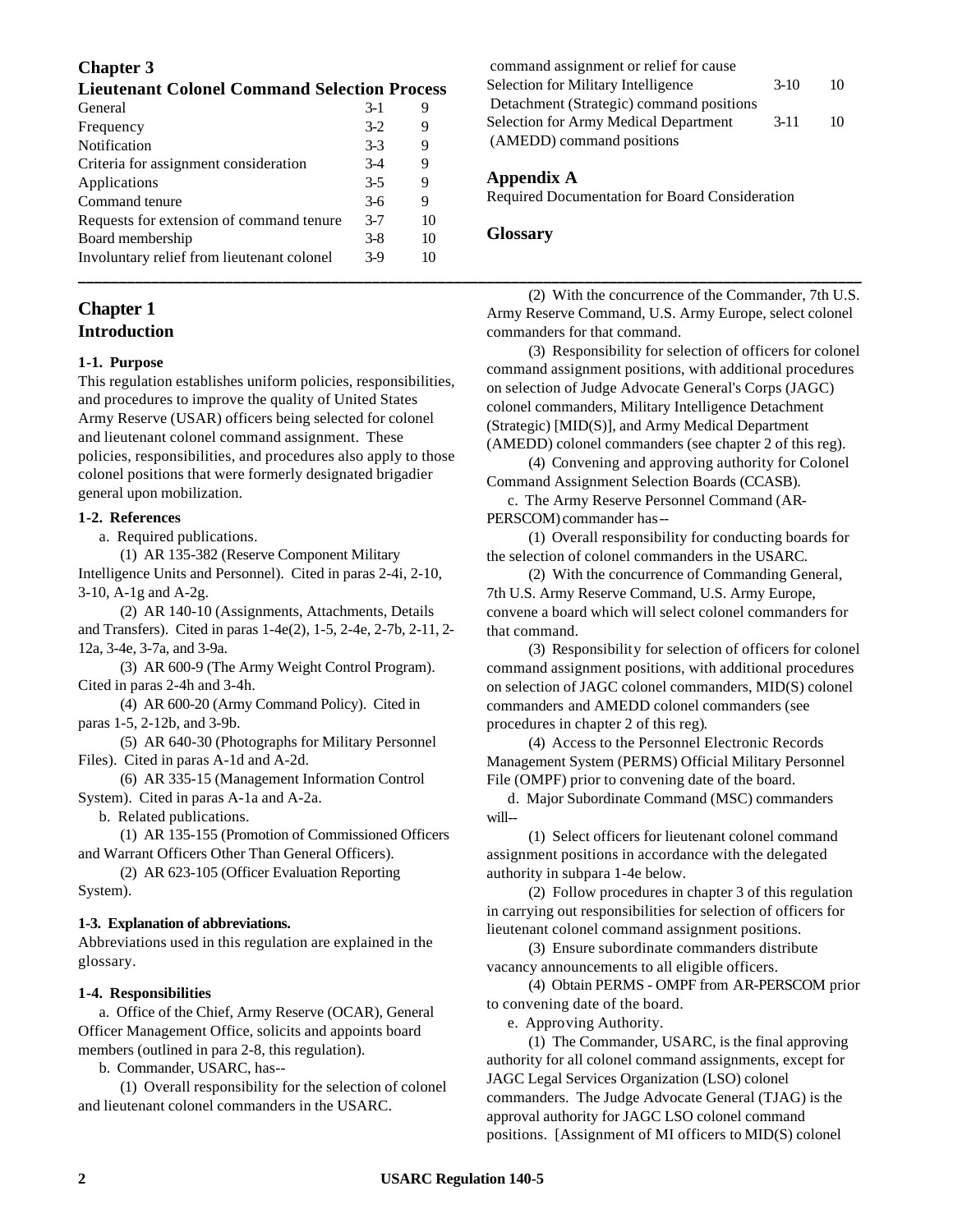command positions must have the concurrence of the supported agency, and when applicable, the sponsoring agency.]

(2) Pursuant to AR 140-10, para 2-36c, MSC commanders are delegated final approval authority for all lieutenant colonel command positions within their respective MSC. Assignment of MI officers to MID(S) lieutenant colonel command positions must have the concurrence of the supporting agency, and when applicable their sponsoring agency.

### **1-5. Acting commanders**

Senior raters of vacant command positions may appoint acting commanders, as authorized by AR 140-10, para 2-33. The acting commander will serve during the interim period pending the selection of a commander by the command selection board process. The acting commander will be senior in date of rank to other officers assigned to that unit. Provisions outlined in AR 600-20, paras 2-5 through 2-9, are not applicable in the case of USAR colonel and lieutenant colonel commanders in an inactive status. However, an officer may not be appointed acting commander in any instance that would cause a violation of the applicable ineligibility provisions or restrictions outined in AR 600-20, paras 2-13 and 2-14. This policy does not prohibit an appropriate officer from assuming temporary command of a colonel or lieutenant colonel command position if an incumbent acting commander is routinely absent.

#### **1-6. Promotions**

a. Subsequent to CCASB selection as a colonel commander, a lieutenant colonel promotable (P) may be promoted to colonel if administratively qualified in conjuction with assumption of command. Similarly, subsequent to Lieutenant Colonel Command Assignment Selection Board (LTCCASB) selection as a lieutenant colonel commander, a major (P) may also be promoted to lieutenant colonel if administratively qualified in conjunction with assumption of command.

b. A lieutenant colonel (P) selected as an acting colonel commander pending consideration by the CCASB, may be promoted to colonel on his or her assignment if that date occurs prior to the CCASB. However, if not selected to command a unit by the next CCASB, the officer must be reassigned to another valid colonel position or transferred to the Individual Ready Reserve (IRR) within 30 days of the date of the memorandum announcing selection of the new commander. Within the appropriate rank structure, this policy is equally applicable to majors (P) selected as acting commanders pending consideration by the LTCCASB.

c. If a lieutenant colonel selected for a colonel command position by a CCASB, or a major selected for a lieutenant colonel command position by a LTCCASB, is subsequently considered and not selected for promotion by a position vacancy board, he or she must be reassigned to another valid lieutenant colonel or major position, as applicable, or transferred to the IRR within 30 days of the date of the memorandum announcing the position vacancy promotion board results, provided another officer is selected by the

position vacancy board to fill the position. If no officer is selected by the position vacancy board, the officer may remain in the position until the position is filled by the next scheduled CCASB or LTCCASB. The officer is eligible to apply for the position when it is considered by the next board. If selected, the officer's tenure begins from the date he or she first assumed command of the postion.

## **Chapter 2**

# **Colonel Command Selection Process**

### **2-1. General**

a. The Commander, USARC, will approve all USAR colonel command assignments, except JAGC and MID(S) colonel command positions, subsequent to a CCASB recommendation.

b. A position scheduled for elimination within 1 year of the convening date of the CCASB will not be boarded. If necessary, the MSC commander will appoint an acting commander.

#### **2-2. Frequency**

The CCASBs are held semiannually, normally during the months of February and August. The February board will consider projected colonel command vacancies for the period 1 March through 31 August; the August board will consider projected vacancies for the period 1 September through 28 February.

#### **2-3. Notification**

a. The AR-PERSCOM, Personnel Actions and Services Directorate, USAR Boards Support Branch, will announce projected USARC-wide colonel command vacancies a minimum of 120 days prior to the convening date of the CCASB, based on Total Army Personnel Database- Reserve (TAPDB-R) data verified with the Regional Support Command (RSC) prior to publication. Figure 2-1 shows a sample of the announcement memorandum format. Addressees shown will receive the vacancy announcement, regardless of geographical location, as well as the memorandum announcing those selected for the vacancies. To ensure that all eligible officers are afforded an opportunity to apply, initial recipients of these memoranda must ensure timely endorsement and distribution to all levels of command, as well as to IRR and Individual Mobilization Augmentee (IMA) officers.

b. The AR-PERSCOM should not advertise unprogrammed vacancies occurring after the distribution of the announcement, unless the minimum 120-day notification requirement can be met. Once announced, a vacancy will not be deleted unless it has been officially determined that the position will be eliminated in less than 1 year from the end of the month and year in which the board convenes, or an official reorganization has changed the branch, Area of Concentration (AOC), location requirements or approval of the convening authority. When appropriate, the senior rater will appoint an acting commander in accordance with the requirements of para 1-5 (this reg).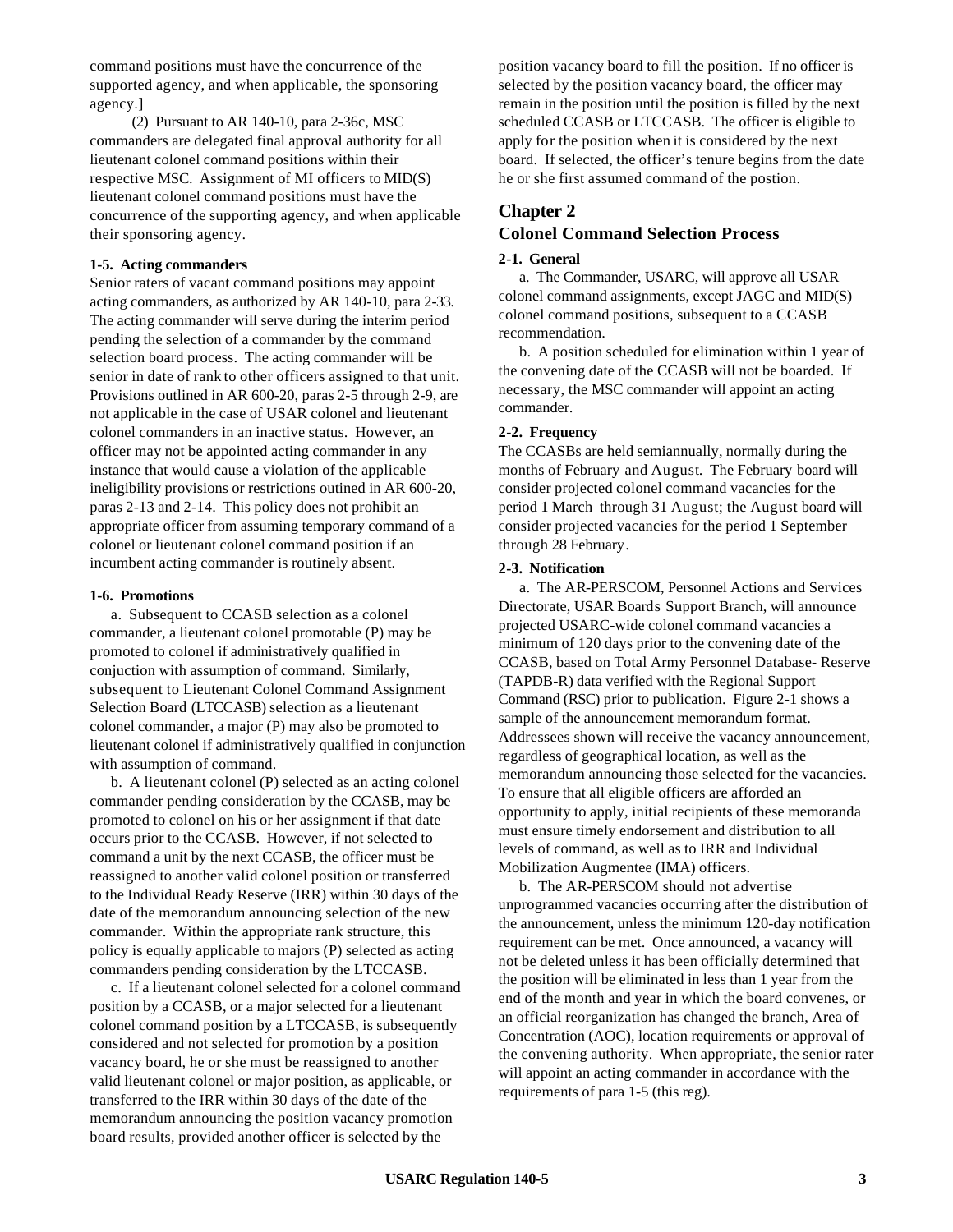#### **2-4. Criteria for assignment consideration**

a. A member of the USAR and assigned to a USAR troop program unit (TPU), USAR Control Group (annual training), USAR Control Group (Reinforcement), or the USAR Control Group IMA. An officer assigned to the USAR Control Group (Active Guard Reserve), if otherwise eligible, may also apply for a position vacancy if he or she is scheduled to leave full-time active duty in sufficient time to assume command of the unit on the announced vacancy date. An officer assigned to the Army National Guard (ARNG), if eligible, may apply for a position vacancy if he or she becomes a member of the USAR prior to the convening date of the board.

b. Have the rank of colonel, lieutenant colonel (P), or lieutenant colonel with a minimum of 2 years in grade as of the end of the month and year in which the projected vacancy occurs. Lieutenant colonels previously not selected for promotion to colonel by a DA promotion board convened under Reserve Officer Personnel Management Act (ROPMA) are not eligible to apply.

c. Have a mandatory removal date (MRD) not less than 3 years from the end of the month and year in which the board convenes. The convening authority may waive this requirement; however, applicants must have at least a minimum of 18 months remaining before, as of the end of month and year in which the vacancy occurs.

d. Have an undergraduate degree. The convening authority may waive this requirement.

e. Be qualified in the basic branch of the unit prior to assuming command. Qualified is defined as having completed the appropriate branch officer advanced course or having been designated the applicable AOC based on experience in previous branch assignments. All AMEDD officers must also meet the requirements of AR 140-10, chapter 2, section V, current policy guidance, and the Leader Development Decision Network (LDDN) Action Plan.

f. Be a graduate of the Command and General Staff Officers College or the equivalent, except for AMEDD officers other than Medical Service Corps (MSC) AOC 70-series and AOC 67J. The convening authority may waive this requirement.

g. Have passed the Army Physical Fitness Test (APFT) within the past 12 months, as of the end of the month and year in which the board convenes. Must be physically qualified to command troops in a field combat environment and be physically able to mobilize and deploy with assigned unit. Requests for exception will be considered during the board process.

h. Meet height and weight standards of AR 600-9. For those who exceed the screening table weight, but meet body fat standards, submit a certified true copy of DA Form 5500-R and 5501-R Body Fat Worksheet.

i. If a MID(S) applicant, thoroughly review AR 135-382, chapter 5, to ensure additional criteria for consideration for these positions is met.

### **2-5. Applications**

a. Application packets will include documentation listed in appendix A.

b. The MSCs will review all packets in accordance with the instructions in the vacancy announcement memorandum and meet all suspense dates. Each MSC will consolidate the packets and forward them through their servicing RSC to reach AR-PERSCOM, ATTN: ARPC-PSV-BB, not later than the suspense date indicated in the vacancy announcement.

c. All IRR and IMA officers must submit their packets directly to AR-PERSCOM, ATTN: ARPC-PSV-BB.

d. The MSCs will review all packets in accordance with the instructions in the vacancy announcement memorandum and meet all suspense dates. Do not forward incomplete packets to AR-PERSCOM. If packets contain third party information, that information will not be considered during the board process.

#### **2-6. Command tenure**

a. The initial tenure period for colonel command positions, except MID(S), is no more than 3 years. The MID(S) commanders will be initially assigned for a period of no more than 4 years. Thereafter, these commanders may not be assigned as commanders of the same type or similar type unit without an approved waiver by the convening authority.

b. For officers who assumed acting command status during the period of the vacancy and are subsequently selected for the position by the CCASB, tenure commences on the date he or she assumed acting commander status. Newly selected commanders will assume command of their units the day following completion of the tenure of the current incumbent. In any event, assumption of command must take place within 30 days of the date of the memorandum announcing selection or the tenure ending date of the incumbent, as applicable. Forward requests for exception to this requirement with full justification, as well as intermediate and MSC commanders' comments, to this Headquarters, ATTN: AFRC-PRP-O.

c. Once selected for a colonel command position, the officer must remain in that position a minimum of 2 years before being considered for another colonel command position, unless the unit is scheduled for inactivation or reorganization prior to that time. Officers may apply for Assistant Division Commander colonel positions prior to the 2-year minimum. Additional exc eptions to the above will be considered for officers who have relocated to a new geographical area. Requests for exceptions to the 2-year policy, together with intermediate and MSC commanders' comments, will be considered by the CCASB process. The CCASB will consider the incumbent commander's application packet along with those of all other qualified officers applying for the position.

#### **2-7. Requests for extension of command tenure**

a. Beyond the initial 3-year tenure period, incumbents of colonel command positions [except LSO and MID(S) commanders] may request extensions of tenure up to 1 year at a time, for no more than a total of 2 years. Extension of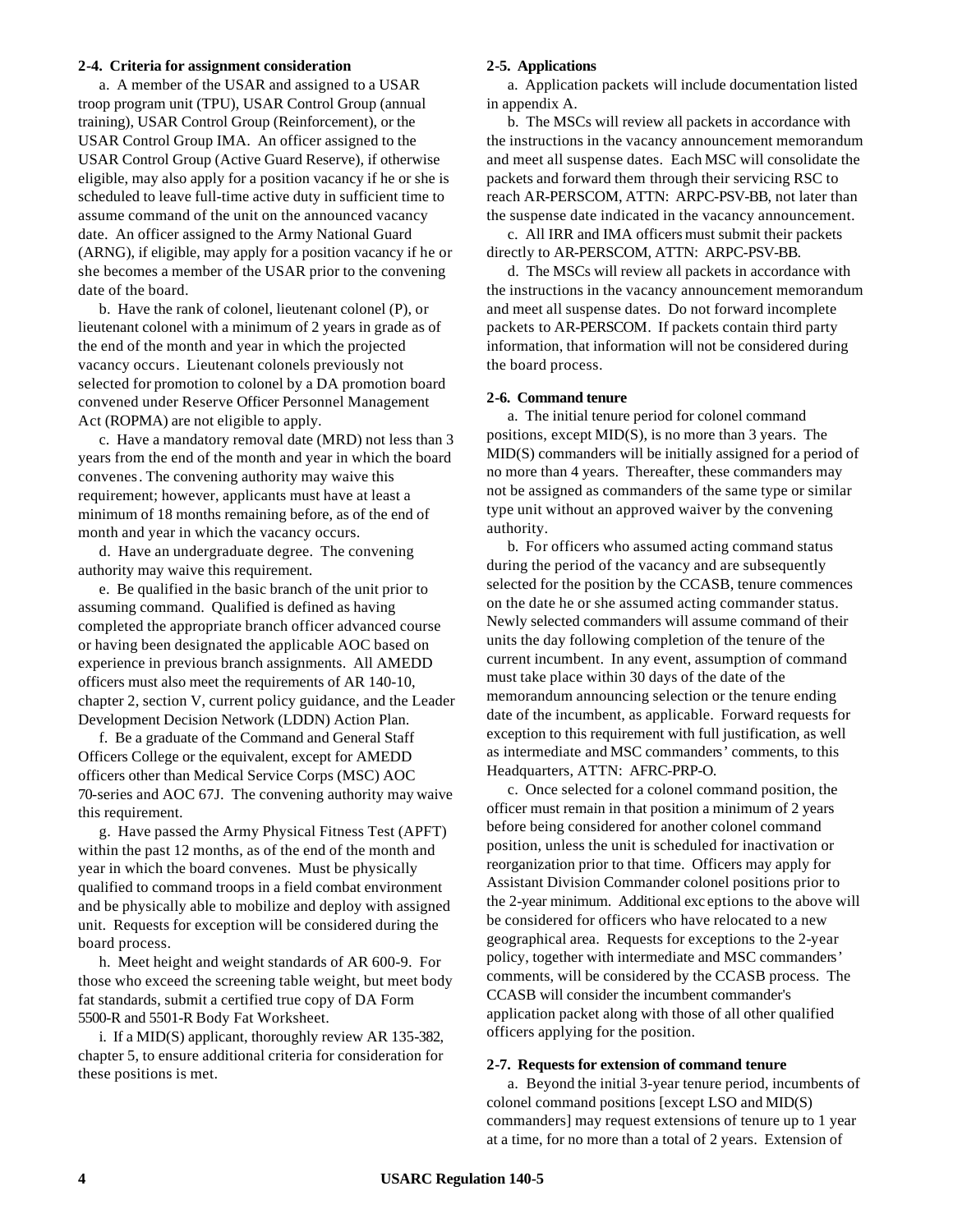tenure must be based on mission essential requirements and be granted only in the best interests of the USAR. Due consideration must be given to the limited number of colonel positions, command or otherwise, available in the USAR as well as the impact an extension could have on the career progression of both the incumbent and potential replacement commanders.

b. Pursuant to AR 140-10, para 2-18d(1), MSC commanders have the authority to extend a colonel commander's [except LSO and MID(S)] initial 3 year tenure up to 6 additional months. These extensions of tenure must include specific reason(s) for granting the extensions and be personally signed by the MSC commander. Provide a copy of approved extensions to this Headquarters, ATTN: AFRC-PRP-O.

c. Requests for extension of colonel command tenure beyond 3 years, 6 months [3 years for LSO commanders and 4 years for MID(S) commanders], together with intermediate and MSC commanders' comments, will be considered by the CCASB process. The CCASB will consider the incumbent commander's application packet along with those of all other qualified officers applying for the position.

### **2-8. Board membership**

a. The CCASB membership will consist of not more than 11 members. Membership will include as a minimum:

- (1) One Active Army general officer.
- (2) One Medical Corps general officer.
- (3) One female general officer.
- (4) Two RSC general officers.

(5) One each training division, exercise division and echelons above division/corps C 2 command general officers.

(6) USARC Staff Judge Advocate when an LSO position is being considered. Only LSO applications are reviewed by this officer.

(7) Recorder (without vote).

b. Members of minority ethnic groups will routinely be on the CCASB, even though the board may not be considering officers of minority ethnic groups. No specific number or ratio of these officers will be on any given board. However, the board will not be composed of all minority ethnic group members.

## **2-9. Selection for Judg e Advocate General's Corps Legal Services Organization (LSO) command positions**

The Judge Advocate General (TJAG) approves assignment of JAGC officers to JAGC LSO colonel command positions. Subsequent to approval of the board's proceedings, AR-PERSCOM, ATTN: ARPC-PSV-BB, will provide TJAG the application packets of the officers recommended for each position, as well as the packets for all JAGC officers considered. The final selection rests with TJAG.

## **2-10. Selection for Military Intelligence Detachment (Strategic) command positions**

Assignment of MI officers to MID(S) colonel command positions must be in accordance with the requirements of AR 135-382, para 5-3.

### **2-11. Selection for Army Medical Department (AMEDD) command positions**

Assignment of AMEDD officers (Medical Corps, Dental Corps, Army Nurse Corps, Veterinary Corps, Medical Service Corps, and Army Medical Specialist Corps) to AMEDD colonel commander positions must be in accordance with the requirements of AR 140-10, chapter 2, section V, current policy guidance, and the LDDN Action Plan.

### **2-12. Involuntary release from colonel command assignment or relief for cause**

a. Involuntary release from colonel command assignment is governed by AR 140-10, para 2-20. The USARC Commander is the final approval authority.

b. Relief for cause of a colonel commander is governed by AR 600-20, para 2-15. Provide a copy of the general officer correspondence directing or approving the relief for cause to this Headquarters, ATTN: AFRC-PRP-O.

c. The convening authority may direct the removal of an officer from the selection board results prior to assumption of command. The officer must be notified in writing of the convening authority's intent and the reason for proposed removal. Notification will be accomplished via certified mail return receipt requested. The officer will be given 30 days to submit comments to the convening authority and will be notified by the convening authority of its final decision.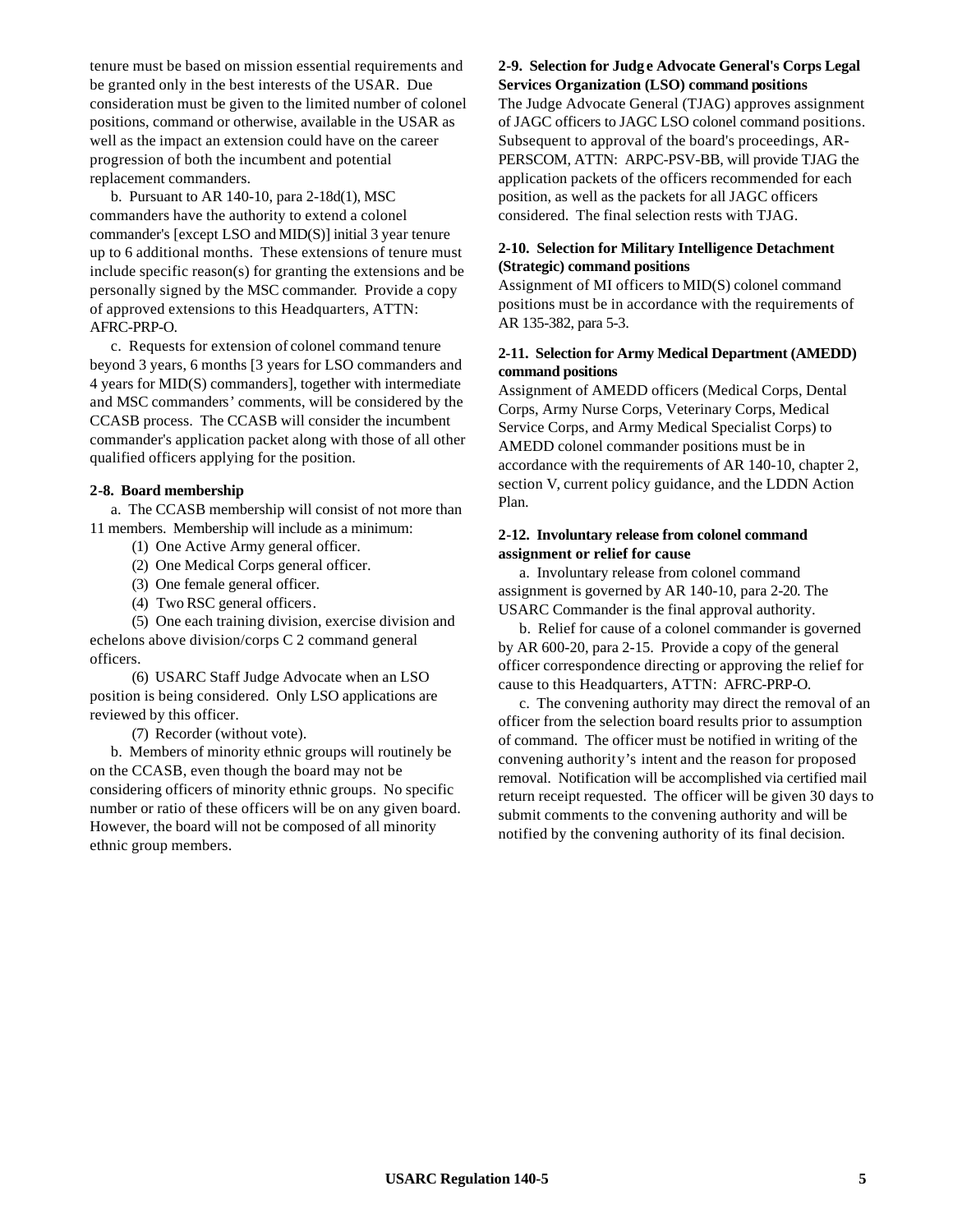

## **DEPARTMENT OF THE ARMY**

(AR-PERSCOM LETTERHEAD)

**REPLY TO ATTENTION OF**

> S: 15 Dec 98 14 Nov 98 12 Sep 98

ARPC-PSV-BB (140) 03 Sep 98

MEMORANDUM FOR Commanders, USARC Subordinate Commands and Installations Commander, 7th U.S. Army Reserve Command

SUBJECT: U.S. Army Reserve Command Colonel Command Assignment Selection Board, February 1999 [RCS Exempt AR 335-15, Management Information Control Systems, para 5-2b(7)]

1. Reference USARC Regulation 140-5, Colonel and Lieutenant Colonel Command Assignment Selection Board Program.

2. The next U.S. Army Reserve Command (USARC) Colonel Command Assignment Selection Board (CCASB) is scheduled for February 1999, in St. Louis, MO. The board will consider colonel command projected position vacancies occurring from 1 March 1998 through 31 August 1998, in the units shown in enclosure 1 (\_\_pages). Units are listed under the appropriate U.S. Army Regional Support Command (RSC).

3. Applicants may apply for up to four positions. The criteria for assignment and a list of the documents that must be included in applicant packets are in USARC Regulation 140-5, paragraphs 2-4 and A-1, respectively. Assemble packets in accordance with enclosure 2. Do not add additional documents.

4. Request strict compliance with the following:

a. The RSC Points of Contact telephonically acknowledge receipt of this memorandum to this Headquarters (ARPC-PSV-BB), (Appropriate Phone Number), by 12 September 1998.

b. Ensure widest dissemination of this announcement is made intact with appropriate endorsement to ensure that all eligible officers are provided the opportunity to apply.

c. Reproduce and provide a copy of USARC Form 63-R, Colonel and Lieutenant Colonel Command Assignment Selection Board Worksheet (enclosure 4), to each interested applicant and appropriate unit commander (or records custodian) for completion. The RSCs will consolidate all worksheets for troop program unit (TPU) applicants. Individual Ready Reserve (IRR) and Individual Mobilization Augmentation (IMA) applicant worksheets will be forwarded directly to AR-PERSCOM. Do not forward IRR and IMA applicant worksheets through RSCs. Regional Support Commands and IRR or IMA applicants will forward worksheets to AR-PERSCOM not later than 14 November 1998. This Headquarters will not accept worksheets after the suspense date.

5. Forward applications from TPU officers through the MSC and RSC. The RSCs will thoroughly review packets for accuracy and forward only complete packets to AR-PERSCOM, ATTN: ARPC-PSV-BB, 1 Reserve Way, St. Louis, MO 63132-5200, to arrive not later than 15 December 1998. Individual Ready Reserve and IMA officer applications must be submitted directly to AR-PERSCOM not later than 15 December 1998. Packets submitted after the suspense date require an written explanation for lateness.

Figure 2-1. Sample USARC Colonel Vacancy Announcement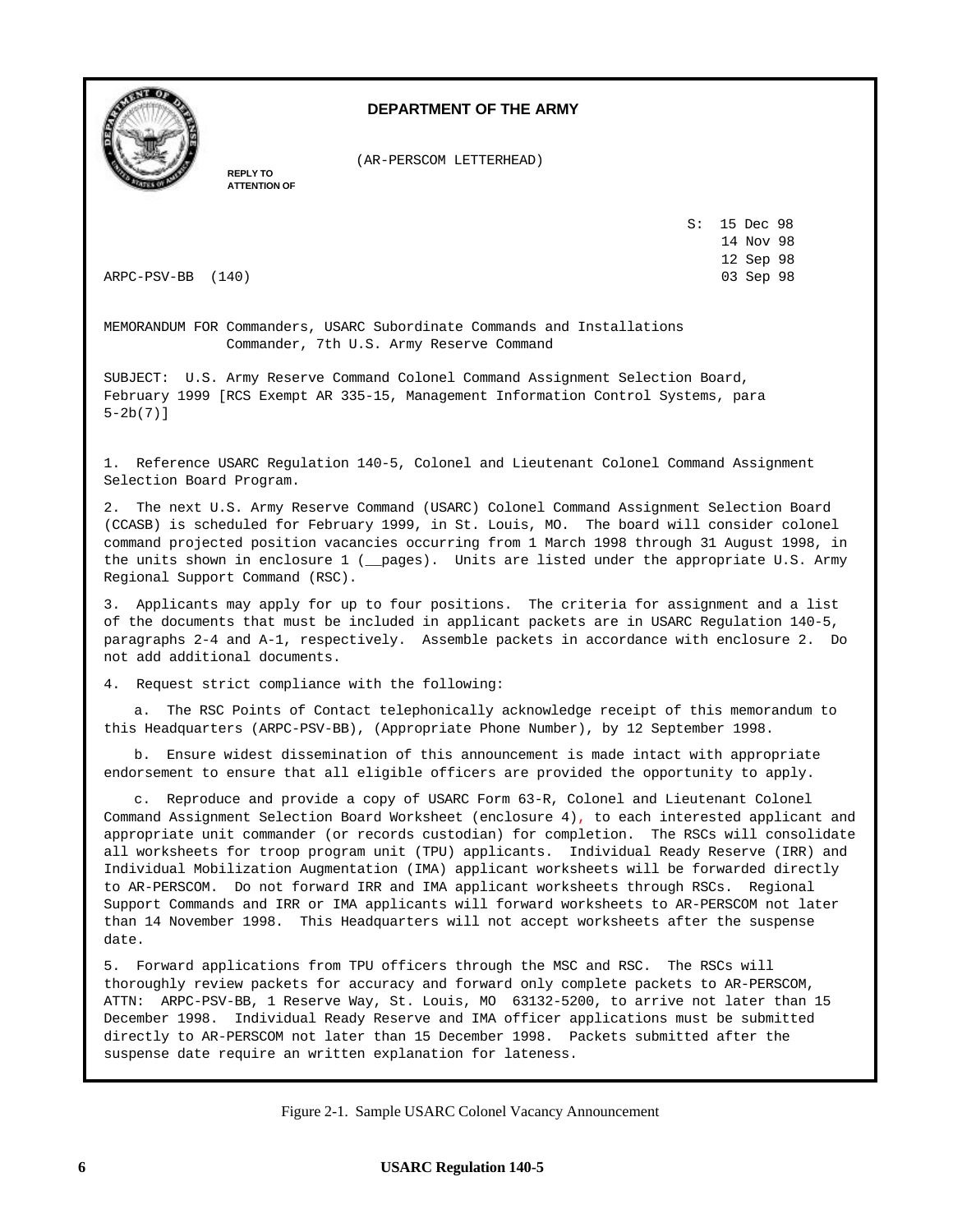| ARPC-PSV-BB<br>SUBJECT: U.S. Army Reserve Command Colonel Command Assignment Selection Board, February 1999<br>[RCS Exempt AR 335-15, Management Information Control Systems, para 5-2b(7)] |                 |  |  |  |
|---------------------------------------------------------------------------------------------------------------------------------------------------------------------------------------------|-----------------|--|--|--|
| 6. Additional information can be provided by (POC and phone number).                                                                                                                        |                 |  |  |  |
| FOR THE COMMANDER:                                                                                                                                                                          |                 |  |  |  |
|                                                                                                                                                                                             |                 |  |  |  |
|                                                                                                                                                                                             |                 |  |  |  |
| 4 Encls                                                                                                                                                                                     | SIGNATURE BLOCK |  |  |  |
|                                                                                                                                                                                             |                 |  |  |  |
| CF:                                                                                                                                                                                         |                 |  |  |  |
| Cdr, First U.S. Army, ATTN: AFKA-PR                                                                                                                                                         |                 |  |  |  |
| Cdr, Third U.S. Army, ATTN: AFRD-CS                                                                                                                                                         |                 |  |  |  |
| Cdr, Fifth U.S. Army, ATTN: AFKC-PR                                                                                                                                                         |                 |  |  |  |
| Cdr, USASOC                                                                                                                                                                                 |                 |  |  |  |
| Cdr, USACAPOC<br>Cdr, USAPAC                                                                                                                                                                |                 |  |  |  |
| Cdr, 9th RSC                                                                                                                                                                                |                 |  |  |  |
|                                                                                                                                                                                             |                 |  |  |  |
|                                                                                                                                                                                             | 2               |  |  |  |

# Figure 2-1. (continued) Sample USARC Colonel Vacancy Announcement - page 2

| <b>COLONEL COMMAND ASSIGNMENT SELECTION BOARD, 24-28 FEB 98</b><br><b>DDMMYY-DDMMYY POSITION VACANCY LIST (# PAGES) AS OF 22 OCT 97</b> |                                                                                                                                               |                                                                                                                                                         |                                                     |                                                             |                                                                                                                                                       |
|-----------------------------------------------------------------------------------------------------------------------------------------|-----------------------------------------------------------------------------------------------------------------------------------------------|---------------------------------------------------------------------------------------------------------------------------------------------------------|-----------------------------------------------------|-------------------------------------------------------------|-------------------------------------------------------------------------------------------------------------------------------------------------------|
| <b>MSC</b>                                                                                                                              | <b>UNIT</b>                                                                                                                                   | <b>LOCATION</b>                                                                                                                                         | <b>BR</b>                                           | AOC/FA                                                      | <b>DATE</b><br><b>VACANT</b>                                                                                                                          |
| 63D RSC                                                                                                                                 | 78TH LSO<br>1394TH DEPLOY SPT BDE<br>6220TH USARF SCH<br>143D TRANSCOM/, 3D TMCA                                                              | LOS ALAMITOS, CA<br>CAMP PENDLETON, CA<br>BELL, CA<br>TAMPA, FL                                                                                         | JA<br>TC.<br><b>BRIMM</b><br>TC                     | 55A<br>88A<br>01A<br>88A                                    | <b>APR 98</b><br><b>MAY 98</b><br><b>MAY 98</b><br><b>APR 98</b>                                                                                      |
| 65TH RSC                                                                                                                                | 369TH FLD HOSP                                                                                                                                | <b>FORT BUCHANAN, PR</b>                                                                                                                                | MC                                                  | 60A                                                         | <b>APR 98</b>                                                                                                                                         |
| 77TH RSC                                                                                                                                | 4TH LSO<br>320TH EVAC HOSP<br>331ST GEN HOSP<br>338TH GEN HOSP<br>343D CSH<br>344TH GEN HOSP<br>356TH FLD HOSP<br>364TH FLD HOSP<br>376TH CSH | BRONX, NY<br>NEWBURGH, NY<br>UTICA, NY<br>NIAGARA FALLS, NY<br>FORT HAMILTON, NY<br><b>OUEENS, NY</b><br>ROCKY POINT, NY<br>ALBANY, NY<br>LIVERPOOL, NY | JA<br>MC<br>MC<br>MC<br>MC<br>MC.<br>MC<br>MC<br>MC | 55A<br>60A<br>60A<br>60A<br>60A<br>60A<br>60A<br>60A<br>60A | <b>MAY 98</b><br><b>APR 98</b><br><b>JUL 98</b><br><b>APR 98</b><br><b>APR 98</b><br><b>APR 98</b><br><b>APR 98</b><br><b>JUL 98</b><br><b>AUG 98</b> |
| 88TH RSC                                                                                                                                | HO BDE<br>84TH DIV(IT), 6 TH BDE<br>85TH DIV(EX), 2D BDE                                                                                      | FORT SNELLING, MN<br>WAUKEGAN, IL<br>FORT MCCOY, WI                                                                                                     | <b>BRIMM</b><br><b>BRIMM</b><br><b>BRIMM</b>        | 01A<br>01A<br>01A                                           | <b>APR 98</b><br><b>MAY 98</b><br><b>APR 98</b><br>Enclosure 1                                                                                        |

Figure 2-1. (continued) Sample USARC Colonel Vacancy Announcement - enclosure 1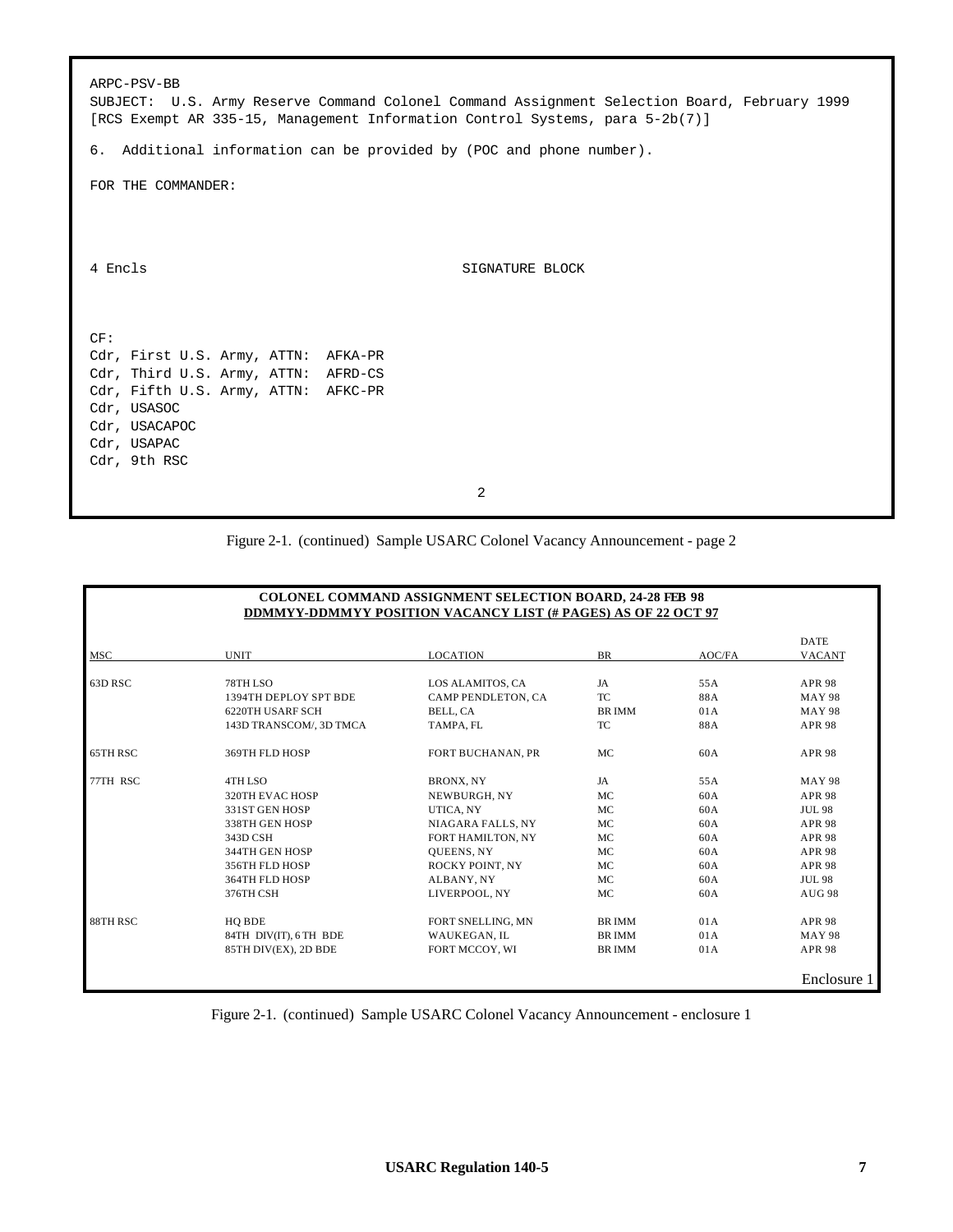

Figure 2-1. (continued) Sample USARC Colonel Vacancy Announcement - enclosure 2

|                                    |                                                                                                                                                                                                                                                                                                                                                                                                                                                                                                                                                                                                                                                                                    |                                        |         |                                    | RCS exempt AR 335-15, para 5-2b(4) |
|------------------------------------|------------------------------------------------------------------------------------------------------------------------------------------------------------------------------------------------------------------------------------------------------------------------------------------------------------------------------------------------------------------------------------------------------------------------------------------------------------------------------------------------------------------------------------------------------------------------------------------------------------------------------------------------------------------------------------|----------------------------------------|---------|------------------------------------|------------------------------------|
|                                    | <b>COLONEL / LIEUTENANT COLONEL COMMAND ASSIGNMENT</b><br>(For use of this form see USARC Reg 140-5; the proponent agency is DCSPER)                                                                                                                                                                                                                                                                                                                                                                                                                                                                                                                                               | SELECTION BOARD WORKSHEET              |         |                                    |                                    |
|                                    | AUTHORITY: Title 10, U.S. Code Annotated, Sections 3012 and 3013. PRINCIPAL PURPOSE: To provide information essential to select candidates to fill U.S. Army Reserve position vacancies<br>in the ranks of Lieutenant Colonel and Colonel. ROUTINE USES: To provide selection board members with a synopsis of pertinent qualifications and to compile the list of Official Military<br>Personnel Folders that the board will require. EFFECT OF FAILURE TO PROVIDE REQUESTED INFORMATION: Furnishing this information is voluntary, but failure to do so may delay or<br>prevent assignment of the respondent to a command position in the rank of Lieutenant Colonel or Colonel. | PRIVACY ACT STATEMENT                  |         |                                    |                                    |
|                                    |                                                                                                                                                                                                                                                                                                                                                                                                                                                                                                                                                                                                                                                                                    | Section I. INDIVIDUAL OFFICER COMPLETE |         |                                    |                                    |
|                                    |                                                                                                                                                                                                                                                                                                                                                                                                                                                                                                                                                                                                                                                                                    |                                        |         | SSN:                               |                                    |
|                                    | (Last, First, MI)                                                                                                                                                                                                                                                                                                                                                                                                                                                                                                                                                                                                                                                                  |                                        |         |                                    |                                    |
|                                    |                                                                                                                                                                                                                                                                                                                                                                                                                                                                                                                                                                                                                                                                                    |                                        |         |                                    |                                    |
|                                    |                                                                                                                                                                                                                                                                                                                                                                                                                                                                                                                                                                                                                                                                                    | (Title, Unit, MSC/IRR/IMA)             |         |                                    |                                    |
|                                    | Mileage from my home address to the positions/locations is listed below. I will be available to participate in all administrative and Multiple<br>Unit Training Assemblies (MUTA), regardless of distance.                                                                                                                                                                                                                                                                                                                                                                                                                                                                         |                                        |         |                                    | (USARC/MSC<br>USE ONLY)            |
| POSITION<br>1.11                   | LOCATION                                                                                                                                                                                                                                                                                                                                                                                                                                                                                                                                                                                                                                                                           | <b>MSC</b>                             |         | MILEAGE MODE OF TRANS BR & AOC YES | NO                                 |
| 2.                                 |                                                                                                                                                                                                                                                                                                                                                                                                                                                                                                                                                                                                                                                                                    |                                        |         |                                    |                                    |
| $3 -$                              |                                                                                                                                                                                                                                                                                                                                                                                                                                                                                                                                                                                                                                                                                    | ╊┹<br>M                                |         |                                    |                                    |
| 4.                                 |                                                                                                                                                                                                                                                                                                                                                                                                                                                                                                                                                                                                                                                                                    |                                        |         |                                    |                                    |
| 5 <sub>1</sub><br>6.               |                                                                                                                                                                                                                                                                                                                                                                                                                                                                                                                                                                                                                                                                                    |                                        |         |                                    |                                    |
|                                    |                                                                                                                                                                                                                                                                                                                                                                                                                                                                                                                                                                                                                                                                                    |                                        |         |                                    |                                    |
| HOME ADDRESS:                      |                                                                                                                                                                                                                                                                                                                                                                                                                                                                                                                                                                                                                                                                                    |                                        |         |                                    |                                    |
| BUSINESS TELEPHONE #: _________    |                                                                                                                                                                                                                                                                                                                                                                                                                                                                                                                                                                                                                                                                                    | HOME TELEPHONE #:                      |         |                                    |                                    |
|                                    |                                                                                                                                                                                                                                                                                                                                                                                                                                                                                                                                                                                                                                                                                    |                                        |         |                                    |                                    |
|                                    | * Do not include "(P)" unless you are currently listed on a promotion selection list.                                                                                                                                                                                                                                                                                                                                                                                                                                                                                                                                                                                              |                                        |         | (SIGNATURE/DATE)                   |                                    |
|                                    | (or records custodian if unit commander applying or unavailable)                                                                                                                                                                                                                                                                                                                                                                                                                                                                                                                                                                                                                   | Section II. UNIT COMMANDER COMPLETE    |         |                                    |                                    |
|                                    |                                                                                                                                                                                                                                                                                                                                                                                                                                                                                                                                                                                                                                                                                    | $\overline{\phantom{0}}$               | PULHES: |                                    |                                    |
|                                    |                                                                                                                                                                                                                                                                                                                                                                                                                                                                                                                                                                                                                                                                                    |                                        |         |                                    |                                    |
|                                    | CURRENT HEIGHT: WEIGHT: WEIGHT: MAX ALLOWABLE WEIGHT IAW AR 600-9                                                                                                                                                                                                                                                                                                                                                                                                                                                                                                                                                                                                                  |                                        |         |                                    |                                    |
|                                    | IF STANDARD EXCEEDED, DA FORM 5500-R (MALE)/5501-R (FEMALE) ATTACHED: (Check one) PES 10                                                                                                                                                                                                                                                                                                                                                                                                                                                                                                                                                                                           |                                        |         |                                    |                                    |
|                                    | I CERTIFY THAT I HAVE PERSONALLY VERIFIED ALL INFORMATION CONTAINED HEREIN:                                                                                                                                                                                                                                                                                                                                                                                                                                                                                                                                                                                                        |                                        |         |                                    |                                    |
|                                    |                                                                                                                                                                                                                                                                                                                                                                                                                                                                                                                                                                                                                                                                                    |                                        |         | (SIGNATURE/DATE)                   |                                    |
|                                    |                                                                                                                                                                                                                                                                                                                                                                                                                                                                                                                                                                                                                                                                                    |                                        |         | (TYPED NAME/GRADE/TITLE))          |                                    |
|                                    |                                                                                                                                                                                                                                                                                                                                                                                                                                                                                                                                                                                                                                                                                    | Part III. USARC/MSC USE ONLY           |         |                                    |                                    |
| HIGHEST MILITARY EDUCATION: ______ |                                                                                                                                                                                                                                                                                                                                                                                                                                                                                                                                                                                                                                                                                    | HIGHEST CIVILIAN EDUCATION:            |         |                                    |                                    |
|                                    | ** PREVIOUS COMMAND EXPERIENCE: ____                                                                                                                                                                                                                                                                                                                                                                                                                                                                                                                                                                                                                                               |                                        |         |                                    |                                    |
|                                    |                                                                                                                                                                                                                                                                                                                                                                                                                                                                                                                                                                                                                                                                                    |                                        |         |                                    |                                    |
|                                    |                                                                                                                                                                                                                                                                                                                                                                                                                                                                                                                                                                                                                                                                                    |                                        |         |                                    |                                    |
| REMARKS:                           | DISQUALIFYING MEDICAL CONDITIONS:                                                                                                                                                                                                                                                                                                                                                                                                                                                                                                                                                                                                                                                  |                                        |         |                                    |                                    |
|                                    |                                                                                                                                                                                                                                                                                                                                                                                                                                                                                                                                                                                                                                                                                    |                                        |         |                                    |                                    |
|                                    |                                                                                                                                                                                                                                                                                                                                                                                                                                                                                                                                                                                                                                                                                    |                                        |         |                                    |                                    |
|                                    |                                                                                                                                                                                                                                                                                                                                                                                                                                                                                                                                                                                                                                                                                    |                                        |         |                                    |                                    |
|                                    | ** LTC or higher for CCASB consideration; as determined by MSC commander for LTCCASB.                                                                                                                                                                                                                                                                                                                                                                                                                                                                                                                                                                                              |                                        |         |                                    |                                    |
|                                    |                                                                                                                                                                                                                                                                                                                                                                                                                                                                                                                                                                                                                                                                                    |                                        |         |                                    |                                    |

 $\mathsf{USARC}_{\tt 1\,NOV\,99}^{\sf FORM}\,$  63-R **Previous edition is obsolete**

Figure 2-1. (continued) Sample USARC Colonel Vacancy Announcement - enclosure 3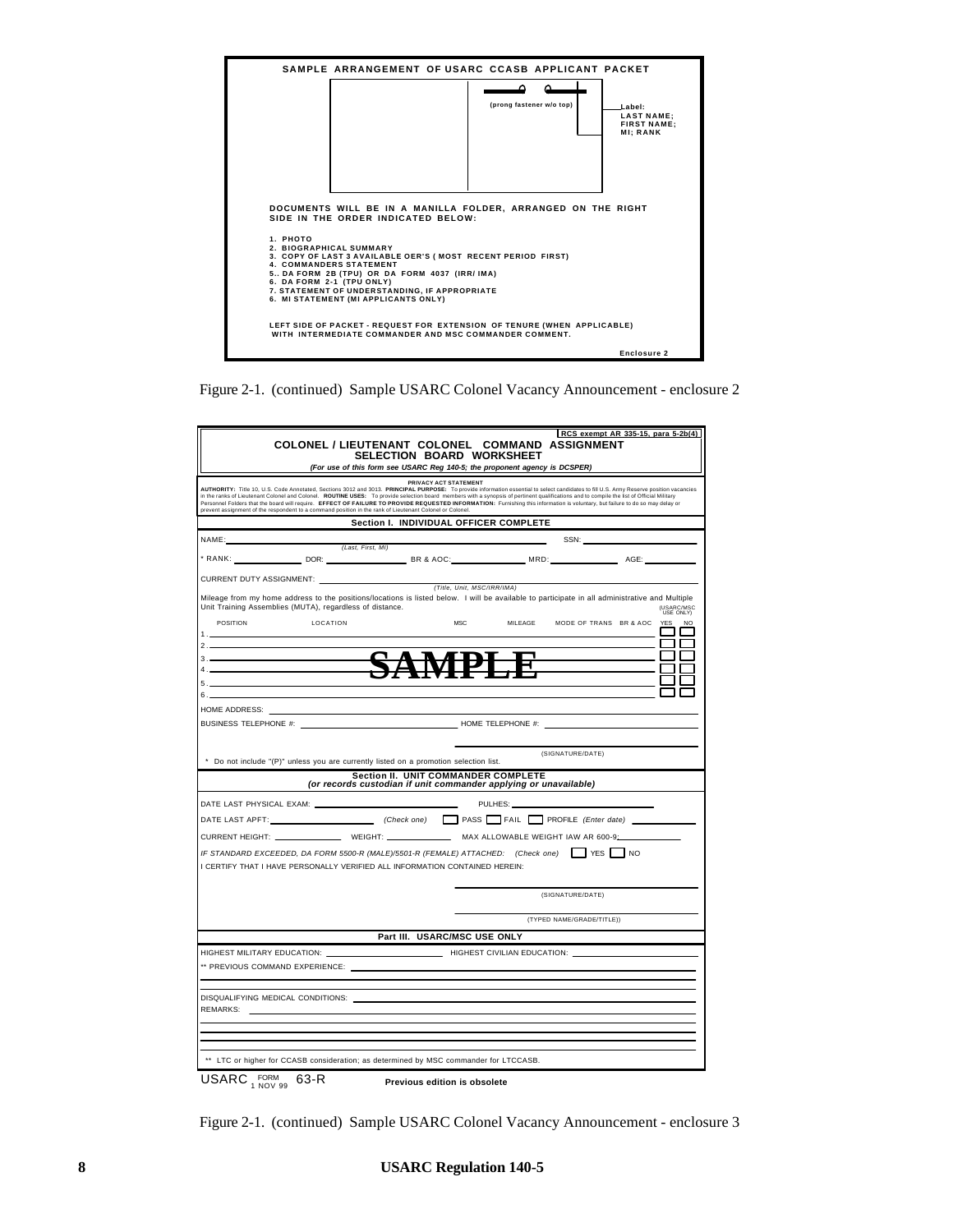## **Chapter 3 Lieutenant Colonel Command Selection Process**

## **3-1. General**

a. Subsequent to a LTCCASB recommendation, the appropriate MSC commander will approve all USAR lieutenant colonel command assignments.

b. A position scheduled for elimination within 1 year of the LTCCASB convening date will not be boarded. If necessary, the senior rater of the position may appoint an acting commander.

## **3-2. Frequency**

Lieutenant Colonel Command Assignment Selection Boards will be convened at least annually based on projected vacancies.

### **3-3. Notification**

a. Each MSC will announce projected lieutenant colonel command vacancies a minimum of 120 days prior to the convening date of the LTCCASB, based upon validated Regional Level Application Software (RLAS) data. Figure 3- 1 shows a sample of the announcement memorandum format. Addressees shown will receive the vacancy announcement, regardless of geographical location, as well as the memorandum announcing those selected for the vacancies. To ensure that all eligible officers are afforded an opportunity to apply, initial recipients of these memoranda must ensure timely endorsement and distribution to all levels of command, as well as to IRR and IMA officers.

b. The MSC must forward a copy of the vacancy announcement(s) to this Headquarters, ATTN: AFRC-PRP-O, upon publication, and the memorandum announcing those selected to fill the vacancies should reach this Headquarters, ATTN: AFRC-PRP-O, not later than 30 days after approval by the convening authority.

## **3-4. Criteria for assignment consideration**

*(MSCs may not add or change criteria.)*

a. Be a member of the USAR and assigned to a USAR TPU, USAR Control Group (annual training), USAR Control Group (Reinforcement), or USAR Control Group (Individual Mobilization Augmentation). An officer assigned to the USAR Control Group (Active Guard Reserve), if otherwise eligible, may also apply for a position vacancy if he or she is scheduled to leave full-time active duty in sufficient time to assume command of the unit on the announced vacancy date. An officer assigned to the Army National Guard (ARNG), if eligible, may apply for a position vacancy if he or she becomes a member of the USAR prior to the convening date of the board.

b. Be in the rank of lieutenant colonel, major (P), or in the rank of major with 3 years in grade as of the end of the month and year in which the projected vacancy occurs. Majors previously not selected for promotion to lieutenant colonel by a DA promotion board convened under ROPMA are not eligble to apply.

c. Have a MRD not less than 3 years from the end of the month and year in which the board convenes. The convening authority may waive this requirement provided an applicant will have at least a minimum of 18 months remaining before the MRD, as of the end of month and year in which the vacancy occurs.

d. Have an undergraduate degree. The convening authority may waive this requirement.

e. Be qualified in the basic branch of the unit prior to assuming command. Qualified is defined as having completed the appropriate branch officer advanced course, or having been designated the applicable AOC based on experience in previous branch assignments. All AMEDD officers must also meet the requirements of AR 140-10, chapter 2, section V, and current policy guidance.

f. Be a graduate of the Command and General Staff Officers Course or the equivalent, except for AMEDD officers other than Medical Service Corps, AOC 70-series and AOC 67J. The convening authority may waive this requirement.

g. Have passed the APFT within the past 12 months as of the end of the month and year in which the board convenes. Must be physically qualified to command troops in a field combat environment and be physically able to mobilize and deploy with assigned unit. Requests for exception will be considered during the board process.

h. Meet height and weight standards of AR 600-9. For those who exceed the screening table weight but meet body fat standards, submit a certified true copy of DA Forms 5500-R and 5501-R, Body Fat Worksheet.

## **3-5. Applications**

a. Application packets will include the appropriate documentation listed in appendix A.

b. All IRR and IMA officers must submit their packets through AR-PERSCOM, ATTN: ARPC-OP (Operations Officer), and ARPC-HS (Operations Officer) for AMEDD applicants.

c. Review and process all packets in accordance with the instructions in the vacancy announcement memorandum. If packets contain third party information, that information will not be considered during the board process.

## **3-6. Command tenure**

a. The initial tenure period for lieutenant colonel command positions may be for periods less than the normal 3 years; however, tenure periods must be consistent throughout the MSCs. The MSCs should discourage command assignments of less than 24 months, as they will not be considered as a completed assignment by future selection boards. Commanders serving less than 24 months, therefore, will not be as competitive for assignments by future CCASBs.

b. For officers who assumed acting command status during the period of the vacancy and are subsequently selected for the position by the LTCCASB, tenure commences on the date he or she assumed acting commander status. Newly selected commanders will assume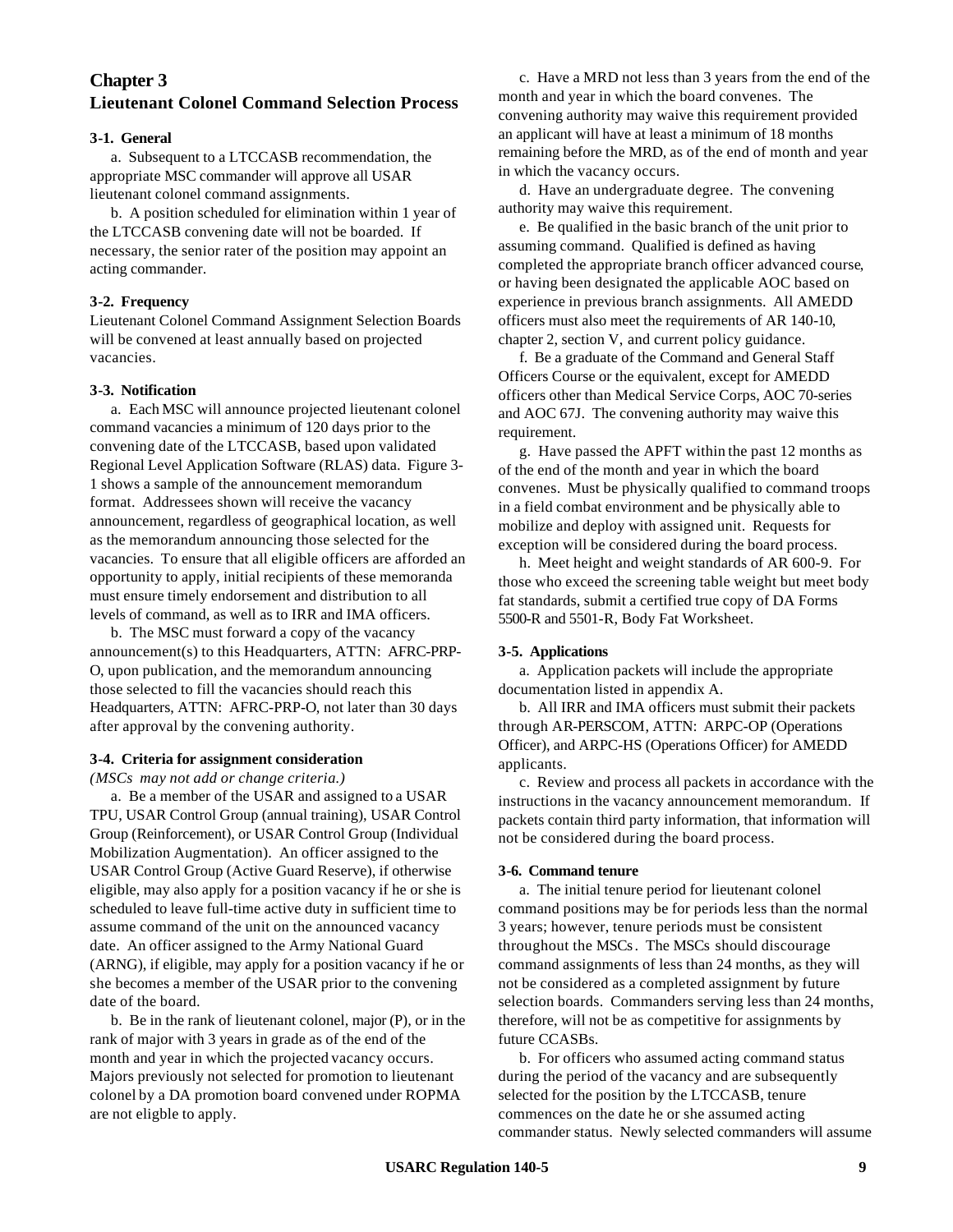command of their units the day following completion of the tenure of the current incumbent. In any event, assumption of command must take place within 30 days of the date of the memorandum announcing selection or the tenure ending date of the incumbent, as applicable. Requests for exception to this requirement must be fully justified and approved by the convening authority.

### **3-7. Requests for extension of command tenure**

a. Beyond the individual MSC-wide initial tenure period, MSC commanders have the authority to extend the tenure for incumbents of lieutenant colonel command positions up to 1 year, pursuant to AR 140-10, para 2-18d(1). The extension must be based on mission essential requirements, be in the best interest of the USAR, and be personally approved by the MSC commander.

b. Requests for extension of tenure up to a 5th year require the approval of this Headquarters, and must reach this Headquarters, ATTN: AFRC-PRP-O, at least 90 days before the next scheduled LTCCASB. Requests must be based on mission essential requirements, be in the best interests of the USAR, and include the personal recommendation of each intermediate commander in the chain of command below this Headquarters.

### **3-8. Board membership**

a. Boards will consist of no less than three colonels, and will include either the MSC commander, the deputy MSC commander, or the chief of staff, as president. An MSC that does not have three assigned colonels has authorization to request a colonel member from an MSC within the immediate geographic area. When MSCs convene consolidated boards, representation on the board from each command is encouraged but not required.

b. Ensure at least one voting member of the board is the same sex as the individual being considered. When this is not feasible due to cogent reasons, such as geographical location or organization mission, cite the reason in the record of the board proceedings. Any MSC not having an eligible female member has authorization to request such a member from an MSC within the immediate geographic area.

c. Members of minority ethnic groups will routinely be on the LTCCASB, even though the board may not be considering officers of minority ethnic groups. No specific number or ratio of these officers will be on any given board. However, the board will not be composed of all minority ethnic group members.

### **3-9. Involuntary release from lieutenant colonel command assignment or relief for cause**

a. Involuntary release from lieutenant colonel command assignment is governed by AR 140-10, para 2-20.

b. Relief for cause of a lieutenant colonel commander is governed by AR 600-20, para 2-15. Provide a copy of the general officer correspondence directing or approving the relief for cause to this Headquarters, ATTN: AFRC-PRP-O.

c. The convening authority may direct the removal of an officer from the selection board results prior to assumption of command. The officer must be notified in writing of the convening authorities intent and the reason for proposed removal. Notification will be accomplished via certified mail return receipt requested. The officer will be given 30 days to submit comments to the convening authority and will be notified by the convening authority of its final decision.

## **3-10. Selection for Military Intelligence Detachment (Strategic) command positions**

Assignment of MI officers to MID(S) lieutenant colonel command positions must be in accordance with the requirements of AR 135-382, para 5-3.

## **3-11. Selection for Army Medical Department (AMEDD) command positions**

Assignment of AMEDD officers (Medical Corps, Dental Corps, Army Nurse Corps, Veterinary Corps, Medical Service Corps, and Army Medical Specialist Corps) to AMEDD lieutenant colonel commander positions must be in accordance with the requirements of AR 140-10, chapter 2, section V, current policy guidance, and the LDDN Action Plan.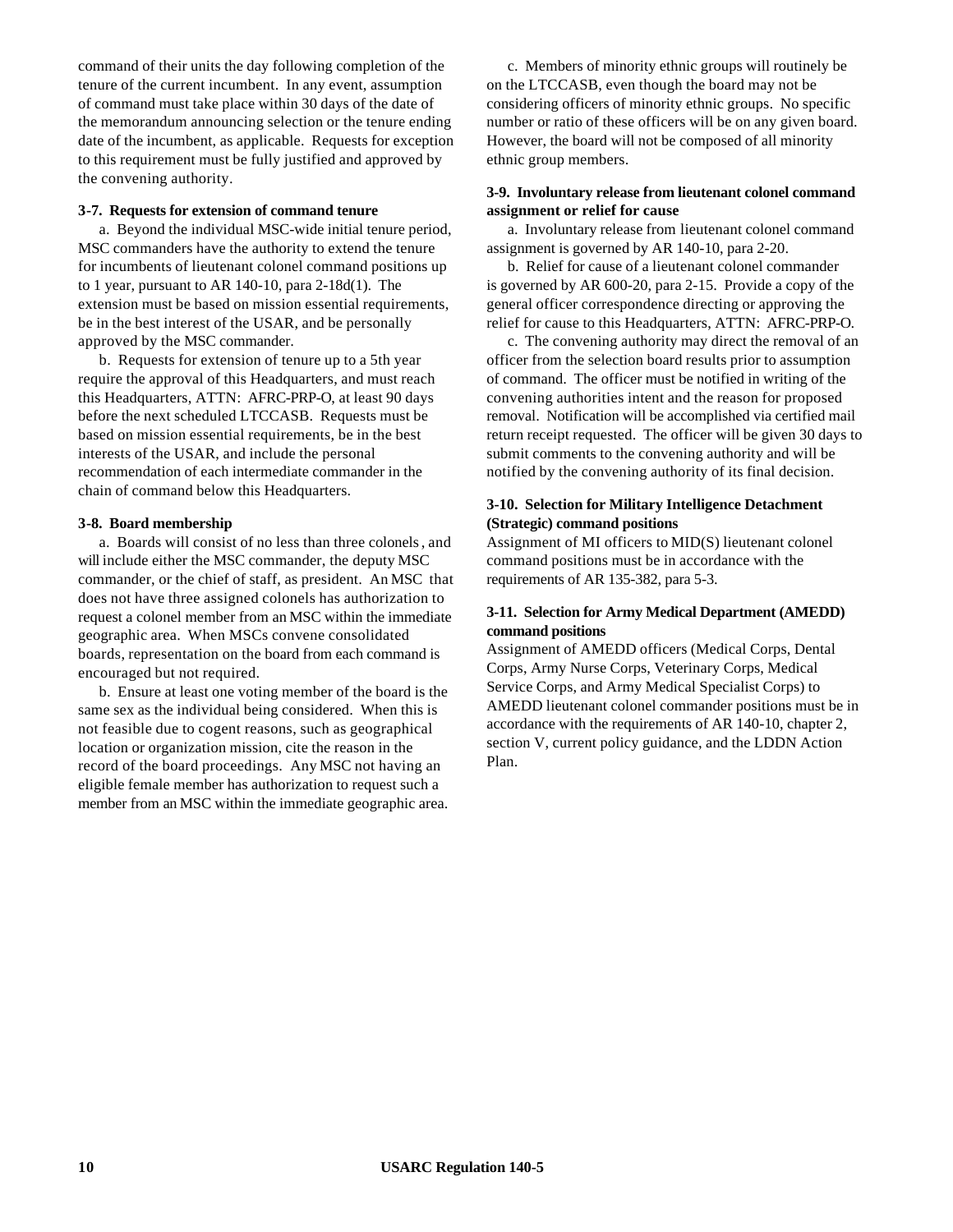

### **DEPARTMENT OF THE ARMY**

(MSC LETTERHEAD)

**REPLY TO ATTENTION OF**

> S: 29 Jul 98 S: 19 Aug 98

AFRC-XXX (140) 26 Apr 98

MEMORANDUM FOR SEE DISTRIBUTION

SUBJECT: (MSC) Lieutenant Colonel Command Assignment Selection Board, 12-16 Sep 98 [RCS Exempt AR 335-15, Management Information Control Systems, para 5-2b(7)]

1. Reference USARC Regulation 140-5, Colonel and Lieutenant Colonel Command Assignment Selection Board Program.

2. A Lieutenant Colonel Command Assignment Selection Board (LTCCASB) is scheduled for 12-16 Sep 98, at this Headquarters. The board will consider lieutenant colonel command projected position vacancies occurring from 1 Oct 98 through 30 Sep 99, in the units shown at enclosure 1.

3. Applicants may apply for up to four positions or request exception to apply for additional position(s). The criteria for assignment and a list of the documents that must be included in applicant packets are in USARC Regulation 140-5, paragraphs 3-4 and A-2, respectively.

4. Request Major Subordinate Commanders of this Command, other USARC Major Subordinate Command (MSC) Commanders, Army Reserve Personnel Command (AR-PERSCOM), ATTN: ARPC-PSV-BB, Commander, USASOC, and Commander 9th RSC comply with the following:

a. Reproduce and provide a copy of USARC Form 63-R, Colonel/Lieutenant Colonel Command Assignment Selection Board Worksheet (enclosure 2) to each interested applicant and appropriate unit commander (or records custodian) for completion. The MSCs will consolidate all worksheets for TPU applicants. The AR-PERSCOM, ATTN: ARPC-PSV-BB, will review and consolidate all worksheets for Individual Ready Reserve (IRR) and Individual Mobilization Augmentation (IMA) applicants. Do not forward IRR and IMA applicant worksheets through MSCs. Both MSCs and AR-PERSCOM will return worksheets to this Headquarters, ATTN: (appropriate office symbol), not later than 27 Jun 98. This Headquarters will not accept worksheets after the suspense date.

b. Forward applications through the MSC; submit IRR and IMA officer applications to AR-PERSCOM, ATTN: ARPC-OP (Operations Officer), and ARPC-HS (Operations Officer) for AMEDD applicants, 1 Reserve Way, St. Louis, MO 63132-5200. The receiving headquarters will thoroughly review packets for accuracy and forward only complete packets to this Headquarters, ATTN: (appropriate office symbol), to arrive not later than 10 Aug 98. This Headquarters will accept packets after the suspense date, but a written explanation of lateness must be provided.

5. For additional information, contact (Name and telephone number(s) of POC).

FOR THE COMMANDER:

2 Encls JOE SMITH LTC, GS Deputy Chief of Staff for Personnel

Figure 3-1. Sample MSC Lieutenant Colonel Vacancy Announcement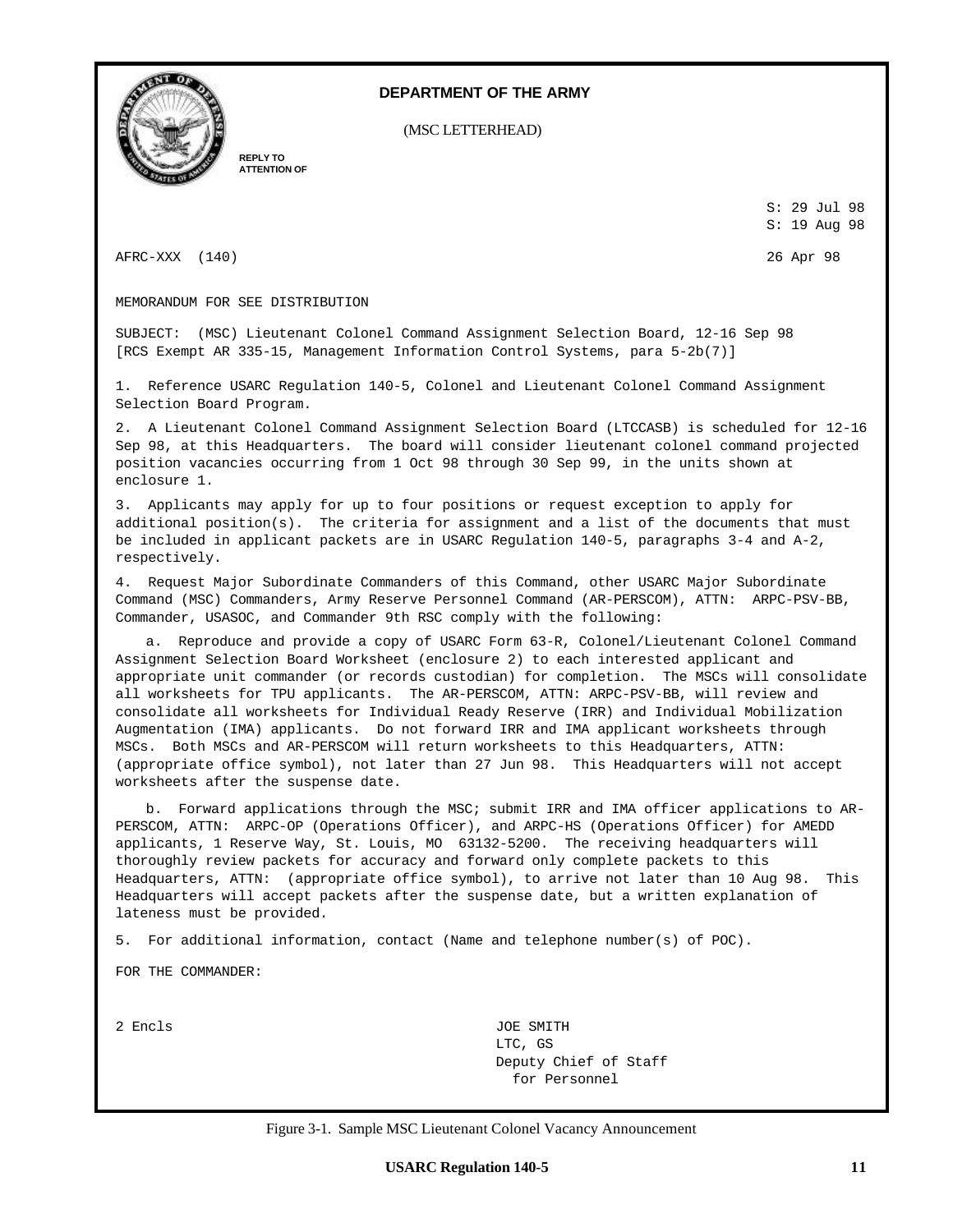AFRC-XXX SUBJECT: (MSC) Lieutenant Colonel Command Assignment Selection Board, 12-16 Sep 98 [RCS Exempt AR 335-15, Management Information Control Systems, para 5-2b(7)] DISTRIBUTION: Commander First U.S. Army, ATTN: AFKA-PR Third U.S. Army, ATTN: AFRD-CS Fifth U.S. Army, ATTN: AFKB-PR USARC, ATTN: AFRC-PRP-O MSC (Brief address may be used here in lieu of listing each MSC; however, memo must be sent to all USARC MSCs) AR-PERSCOM, ATTN: ARPC-PSV-BB USASOC, ATTN: AOPE-RPB USAPAC, ATTN: APAG-RC 9th RSC National AMEDD Aug Det ARRTC 7th ARCOM 244th Theater Aviation Brigade USA Element, U.S. Army Atlanitc Command (USACOM) U.S. Army Reserve Small Arms Training Team USAG Fort McCoy Devens Reserve Forces Training Area Parks Reserve Forces Training Area Fort Hunter Ligget USAG & Fort Dix Joint Transportation Reserve Unit

Figure 3-1. (continued) Sample MSC Lieutenant Colonel Vacancy Announcement - page 2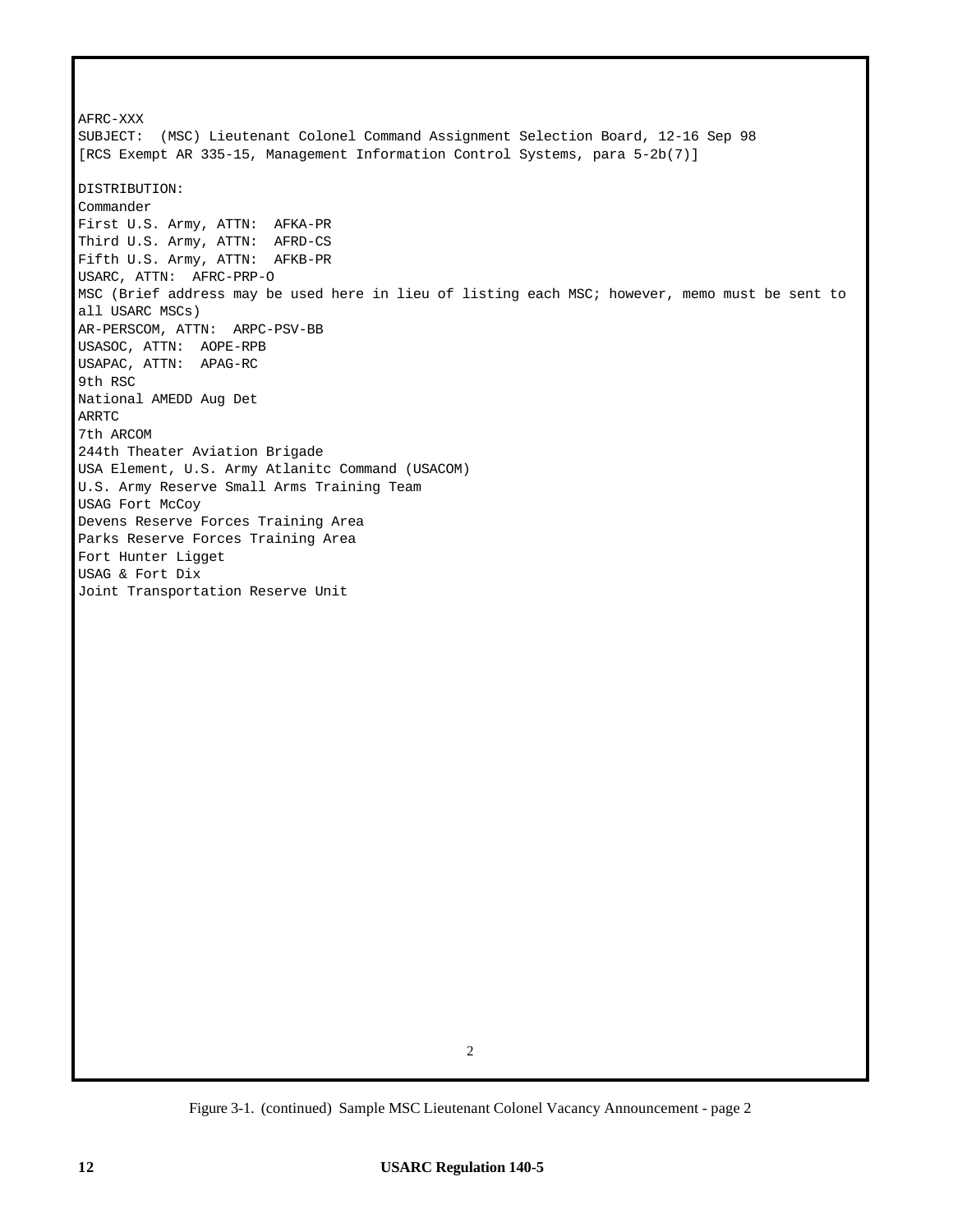### **LIEUTENANT COLONEL COMMAND VACANCY LIST, (MSC)**

|                           |             | 1 OCT 98 - 30 SEP 99                                                                                                                               |    |                       |
|---------------------------|-------------|----------------------------------------------------------------------------------------------------------------------------------------------------|----|-----------------------|
| <b>MSC</b><br><b>DATE</b> | <b>UNIT</b> | <b>LOCATION</b>                                                                                                                                    | BR | <b>VACANCY</b><br>AOC |
| 1.                        |             |                                                                                                                                                    |    |                       |
| to the position.)         |             | (Include brief description of unit's mission and number of subordinate units in the command, if any, as well as any other pertinent remarks unique |    |                       |
| 2.                        |             |                                                                                                                                                    |    |                       |
| to the position.)         |             | (Include brief description of unit's mission and number of subordinate units in the command, if any, as well as any other pertinent remarks unique |    |                       |
|                           |             |                                                                                                                                                    |    | Enclosure 1           |

Figure 3-1. (continued) Sample MSC Lieutenant Colonel Vacancy Announcement - enclosure 1

|                               |                                                                                                          | RCS exempt AR 335-15, para 5-2b(4)                                                                                                                                                                                                |
|-------------------------------|----------------------------------------------------------------------------------------------------------|-----------------------------------------------------------------------------------------------------------------------------------------------------------------------------------------------------------------------------------|
|                               |                                                                                                          | COLONEL / LIEUTENANT COLONEL COMMAND ASSIGNMENT<br><b>SELECTION BOARD WORKSHEET</b>                                                                                                                                               |
|                               |                                                                                                          | (For use of this form see USARC Reg 140-5; the proponent agency is DCSPER)                                                                                                                                                        |
|                               |                                                                                                          | PRIVACY ACT STATEMENT<br>AUTHORITY: Title 10, U.S. Code Annotated, Sections 3012 and 3013. PRINCIPAL PURPOSE: To provide information essential to select candidates to fill U.S. Army Reserve position vacancies                  |
|                               | prevent assignment of the respondent to a command position in the rank of Lieutenant Colonel or Colonel. | In the ranks of Lieutenant Colonel and Colonel. ROUTINE USES: To provide selection board members with a synopsis of pertinent qualifications and to compile the list of Official Military<br>Personnel Folders that the board wil |
|                               |                                                                                                          | Section I. INDIVIDUAL OFFICER COMPLETE                                                                                                                                                                                            |
| NAME:                         | (Last, First, MI)                                                                                        | SSN: Andrew SSN:                                                                                                                                                                                                                  |
|                               |                                                                                                          |                                                                                                                                                                                                                                   |
|                               |                                                                                                          |                                                                                                                                                                                                                                   |
|                               | CURRENT DUTY ASSIGNMENT:                                                                                 | (Title, Unit, MSC/IRR/IMA)                                                                                                                                                                                                        |
|                               | Unit Training Assemblies (MUTA), regardless of distance.                                                 | Mileage from my home address to the positions/locations is listed below. I will be available to participate in all administrative and Multiple<br>(USARC/MSC                                                                      |
| POSITION                      | LOCATION                                                                                                 | USE ONLY)<br><b>MSC</b><br>MILEAGE MODE OF TRANS BR & AOC YES<br><b>NO</b>                                                                                                                                                        |
|                               |                                                                                                          | <b>Contract</b>                                                                                                                                                                                                                   |
| $3.$ $\overline{\phantom{a}}$ |                                                                                                          |                                                                                                                                                                                                                                   |
| 4.1                           |                                                                                                          |                                                                                                                                                                                                                                   |
| 5.                            |                                                                                                          |                                                                                                                                                                                                                                   |
| 6.                            |                                                                                                          |                                                                                                                                                                                                                                   |
|                               |                                                                                                          |                                                                                                                                                                                                                                   |
|                               |                                                                                                          |                                                                                                                                                                                                                                   |
|                               |                                                                                                          |                                                                                                                                                                                                                                   |
|                               | * Do not include "(P)" unless you are currently listed on a promotion selection list.                    | (SIGNATURE/DATE)                                                                                                                                                                                                                  |
|                               |                                                                                                          | Section II. UNIT COMMANDER COMPLETE                                                                                                                                                                                               |
|                               |                                                                                                          | (or records custodian if unit commander applying or unavailable)                                                                                                                                                                  |
|                               |                                                                                                          | PULHES: North Contract Contract Contract Contract Contract Contract Contract Contract Contract Contract Contract Contract Contract Contract Contract Contract Contract Contract Contract Contract Contract Contract Contract C    |
|                               |                                                                                                          |                                                                                                                                                                                                                                   |
|                               |                                                                                                          |                                                                                                                                                                                                                                   |
|                               |                                                                                                          | IF STANDARD EXCEEDED, DA FORM 5500-R (MALE)/5501-R (FEMALE) ATTACHED: (Check one) VES NO                                                                                                                                          |
|                               | I CERTIFY THAT I HAVE PERSONALLY VERIFIED ALL INFORMATION CONTAINED HEREIN:                              |                                                                                                                                                                                                                                   |
|                               |                                                                                                          | (SIGNATURE/DATE)                                                                                                                                                                                                                  |
|                               |                                                                                                          |                                                                                                                                                                                                                                   |
|                               |                                                                                                          | (TYPED NAME/GRADE/TITLE))                                                                                                                                                                                                         |
|                               |                                                                                                          | Part III. USARC/MSC USE ONLY                                                                                                                                                                                                      |
|                               |                                                                                                          | HIGHEST MILITARY EDUCATION: ________________________________HIGHEST CIVILIAN EDUCATION: ___________                                                                                                                               |
|                               | ** PREVIOUS COMMAND EXPERIENCE:                                                                          |                                                                                                                                                                                                                                   |
|                               |                                                                                                          |                                                                                                                                                                                                                                   |
|                               | DISQUALIFYING MEDICAL CONDITIONS:                                                                        |                                                                                                                                                                                                                                   |
| REMARKS:                      |                                                                                                          |                                                                                                                                                                                                                                   |
|                               |                                                                                                          |                                                                                                                                                                                                                                   |
|                               |                                                                                                          |                                                                                                                                                                                                                                   |
|                               |                                                                                                          |                                                                                                                                                                                                                                   |
|                               | ** LTC or higher for CCASB consideration; as determined by MSC commander for LTCCASB.                    |                                                                                                                                                                                                                                   |

Figure 3-1. (continued) Sample MSC Lieutenant Colonel Vacancy Announcement - enclosure 2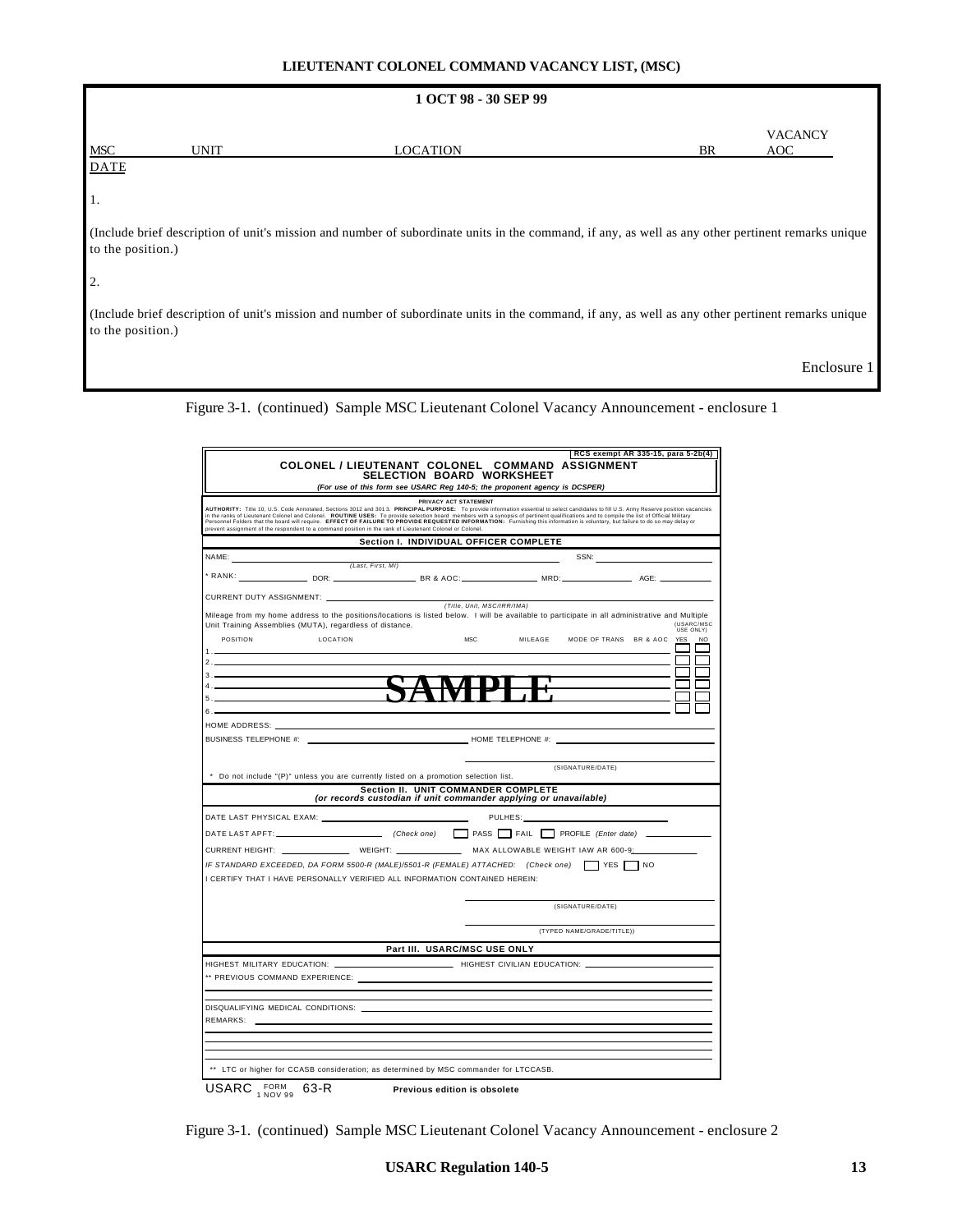## **Appendix A Required Documentation for Board Consideration**

### **A-1. Colonel Command Assignment Selection Board**

a. USARC Form 63-R, Colonel/Lieutenant Colonel Command Assignment Selection Board Worksheet (RCS exempt AR 335-15, para 5-2b(4)), must be completed by each applicant and appropriate unit commander. A blank form is at the back of this regulation for local reproduction. A form is also provided as enclosure 3 to the USARC Colonel Vacancy Announcement memorandum (see figure 2-1).

b. Resume of Service Career prepared in accordance with figure A-1. No attempt should be made to complete military portions of the summary without referring to official military personnel records. Civilian occupation will be described in an addendum on a separate page, as shown. The summary must be signed and dated by the applicant.

c. Up-to-date copy of DA Form 2B (USAR), TAPDB-R Personnel Qualification Record-PART I (database form) and DA Form 2-1, Personnel Qualification Record-PART II, verified as accurate and complete, signed and dated by the officer. Individual Ready Reserve and Individual Mobilization Augmentee officers will submit DA Form 4037, Officer Record Brief (ORB), in lieu of DA Form 2B USAR and DA Form 2-1. They should contact the appropriate Personnel Management Officer (PMO) at AR-PERSCOM to update their ORB. It is particularly important that DA Forms 2B USAR and DA Form 4037 include the latest Physical Profile Serial Code (PULHES) information and date.

d. Photograph taken in accordance with AR 640-30, Photographs for Military Personnel Files. Reverse side of photograph must include date taken, SSN, current height and weight, and officer's signature. General Staff insignia will not be worn for this photograph.

e. Statement of Understanding (reference position vacancy promotion board consideration) prepared by officers applying for positions which require a rank above their current rank (see figure A-2).

f. Copy of Officer Evaluation Reports for the past 3 available years. When duplicating, ensure the reverse side of the reports are in the same position as the original reports, or prepare a separate page for each side.

g. Statement from the commander or PMO certifying favorable Special Background Investigation (SBI) with access to Sensitive Compartmented Information (SCI) for those applying for Military Intelligence Detachment (MID) positions. Additionally, applicants for area studies MID(S) commander positions must provide a separate statement addressing each of the requirements of para 5-3e, AR 135-382. Similarly, applicants for medical life science, scientific, or technical MID(S) commander positions must also provide a statement addressing each of the requirements of para 5-3f of the reference.

h. Request for 1-year extension of tenure, if applicable. Each request must be based on stated mission essential requirement(s) and include the personal recommendation of each intermediate commander in the chain of command below this Headquarters.

i. Officers are not authorized to appear in person before the board in their own behalf or in the interest of another officer being considered

j. Officer being considered may write to the selection board. The memorandum may call attention to DA matters of record that are important. Memorandums considered by the board become a permanent record in the soldier's file.

(1) Memorandums to the board will be accepted only from the officer being considered, except as indicated above.

(2) Memorandums to the board will be filed in the officers record except as shown in para A-1j(3) (below).

(3) Memorandums that contain criticism or reflect adversely on the character, conduct, or motives of any officer will not be filed or given to the board.

k. Proper memorandums from officers will be considered if received before the date the board convenes. Memorandums should be mailed to the convening authority. Documents should be either photostatic or certified true copies because they will not be returned.

l. Appeal of efficiency evaluation reports must be prepared and submitted as prescribed in AR 623-105. Appeals that are received with memorandums to the board will be returned to the applleant

## **A-2. Lieutenant Colonel Command Assignment Selection Board**

a. A USARC Form 63-R, Colonel and Lieutenant Colonel Command Assignment Selection Board Worksheet [RCS exempt AR 335-15, para 5-2b(4)] completed by each applicant and appropriate unit commander. A blank form is at the back of this regulation for local reproduction. A form is also provided as enclosure 2 to the USARC Lieutenant Colonel Vacancy Announcement memorandum (see figure 3- 1).

b. Resume of Service Career prepared in accordance with figure A-1. No attempt should be made to complete military portions of the summary without referring to official military personnel records. Civilian occupation will be described in an addendum on a separate page, as shown. The summary must be signed and dated by the applicant.

c. Up-to-date copy of DA Form 2B (USAR), TAPDB-R Personnel Qualification Record--PART I, and DA Form 2-1, Personnel Qualification Record--PART II, verified as accurate and complete, signed and dated by the officer. The IRR and IMA officers will submit DA Form 4037 in lieu of DA Form 2B (USAR) and DA Form 2-1. They should contact the appropriate PMO at AR-PERSCOM to update their ORB. It is particularly important that DA Form 2B (USAR) and DA Form 4037 include the latest PULHES information and date.

d. Photograph taken in accordance with AR 640-30, Photographs for Military Personnel Files. Reverse side of photograph must include date taken, SSN, current height and weight, and officer's signature. General Staff insignia will not be worn for this photograph.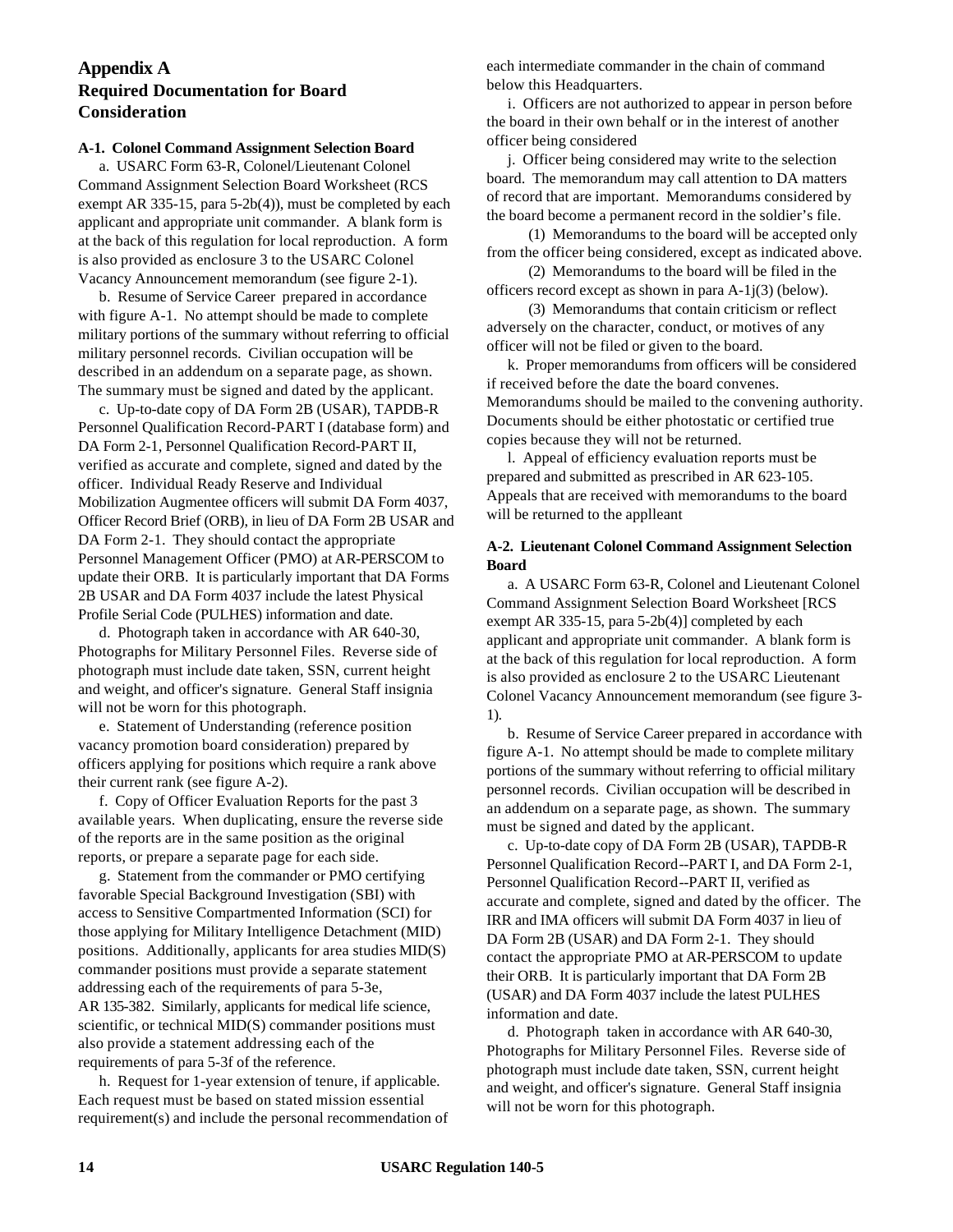e. Statement of Understanding (reference position vacancy promotion board consideration) prepared by officers applying for positions which require a rank above their current rank (see figure A-2).

f. Copy of Officer Evaluation Reports for the past 3 available years. When duplicating, ensure the reverse side of the reports are in the same position as the original reports, or prepare a separate page for each side.

g. Statement from the commander or PMO certifying favorable Special Background Investigation (SBI) with access to Sensitive Compartmented Information (SCI) for those applying for Military Intelligence Detachment (MID) positions. Additionally, applicants for area studies MID(S) commander positions must provide a separate statement addressing each of the requirements of para 5-3e, AR 135-382. Similarly, applicants for medical life science, scientific, or technical MID(S) commander positions must also provide a statement addressing each of the requirements of para 5-3f of the reference.

h. Officers are not authorized to appear in person before the board in their own behalf or in the interest of another officer being considered.

i. Officer being considered may write to the selection board. The memorandum may call attention to DA matters of record that are important. Memorandums considered by the board become a permanent record in the soldier's file.

(1) Memorandums to the board will be accepted only from the officer being considered, except as indicated above.

(2) Memorandums to the board will be filed in the officers record except as shown in para A-2i(3) below.

(3) Memorandums that contain criticism or reflect adversely on the character, conduct, or motives of any officer will not be filed or given to the board.

j. Proper memoradums from officers will be considered if received before the date the board convenes. Memorandums should be mailed to the convening authority. Documents should be either photosatic or certified true copies because they will not be returned.

k. Appeal of evaluation reports must be prepared and submitted as prescribed in AR 623-105. Appeals that are received with memorandums to the board will be returned to the applicant.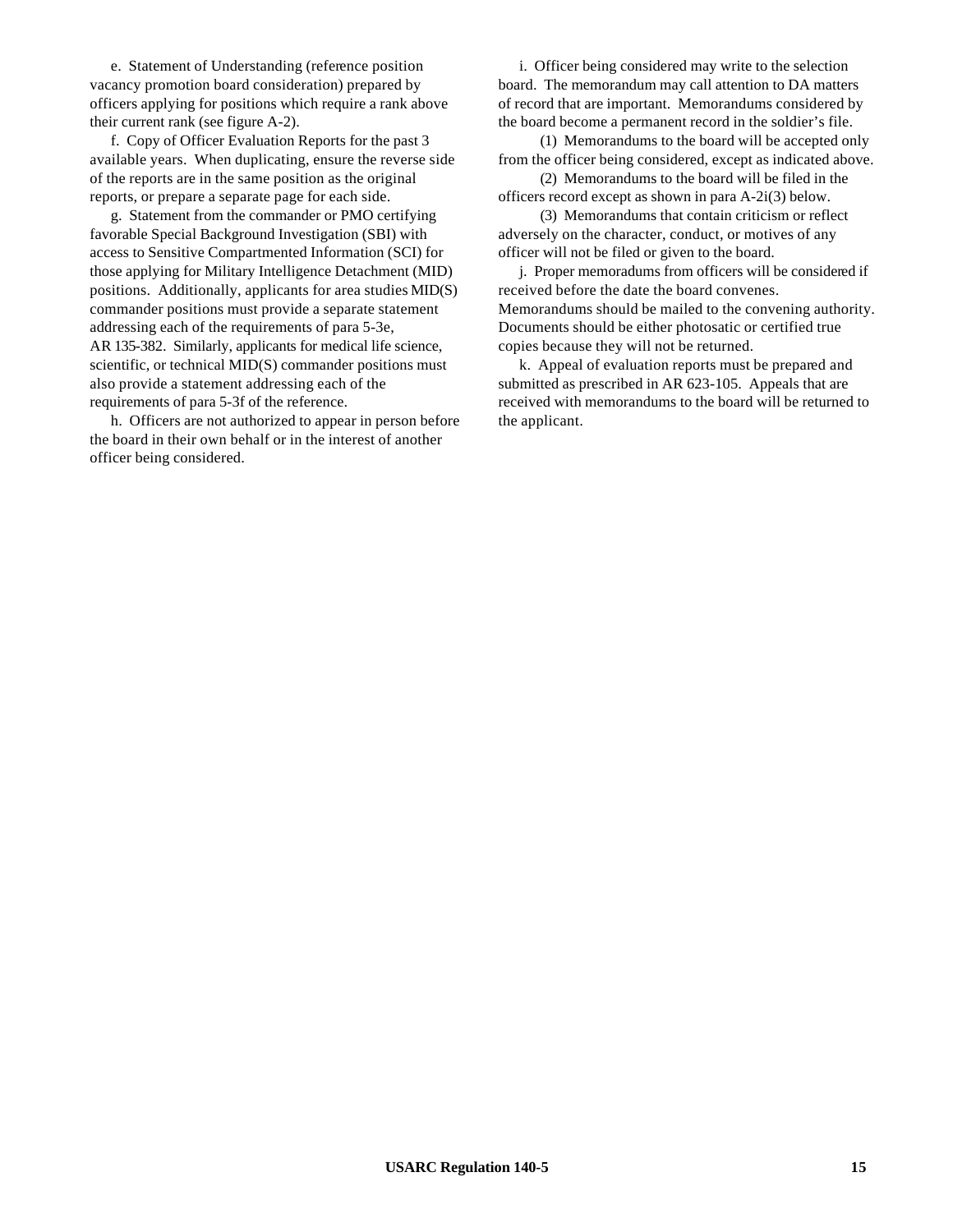## **RESUME OF SERVICE CAREER**

of

### JEFFERSON, THOMAS EDWARD, Colonel (USAR)

DATE AND PLACE OF BIRTH 4 July 1940, Jefferson, Iowa

YEARS OF COMMISSIONED SERVICE Over 28 Years

PRESENT ASSIGNMENT AR-PERSCOM, Control Group (Individual Mobilization Augmentee)

CURRENT OCCUPATION Executive Vice President, DFS Corporation

MILITARY SCHOOLS ATTENDED Infantry School, Officer Basic Course (Resident) Quartermaster School, Officer Advanced Course (Nonresident) Command and General Staff College (Nonresident) National Defense University, National Security Management Course (Nonresident) Army War College (Enrolled)

EDUCATIONAL DEGREES

University of Iowa, Iowa City, Iowa - BA Degree - Political Science Antioch School of Law, Washington, DC - JD - Law

### MAJOR DUTY ASSIGNMENTS

FROM TO ASSIGNMENT USAR - Not on Active Duty Jun 66 Jan 67 Control Group (Annual Training) Active Duty Jan 67 Apr 67 Student, Infantry School, Fort Benning May 67 Jun 67 Casual Status Jun 67 Oct 68 Platoon Leader, Company C, 701st Engineer Battalion (Combat), 16th Infantry Regiment - Vietnam USAR - Not on Active Duty Oct 68 May 75 Control Group (Reinforcement) May 75 Aug 75 Student, USAR Schools ARNG - Not on Active Duty

Aug 75 Sep 76 Assistant S-4, 1st Battle Group - Ohio (show state)

Figure A-1. Sample Resume of Service Career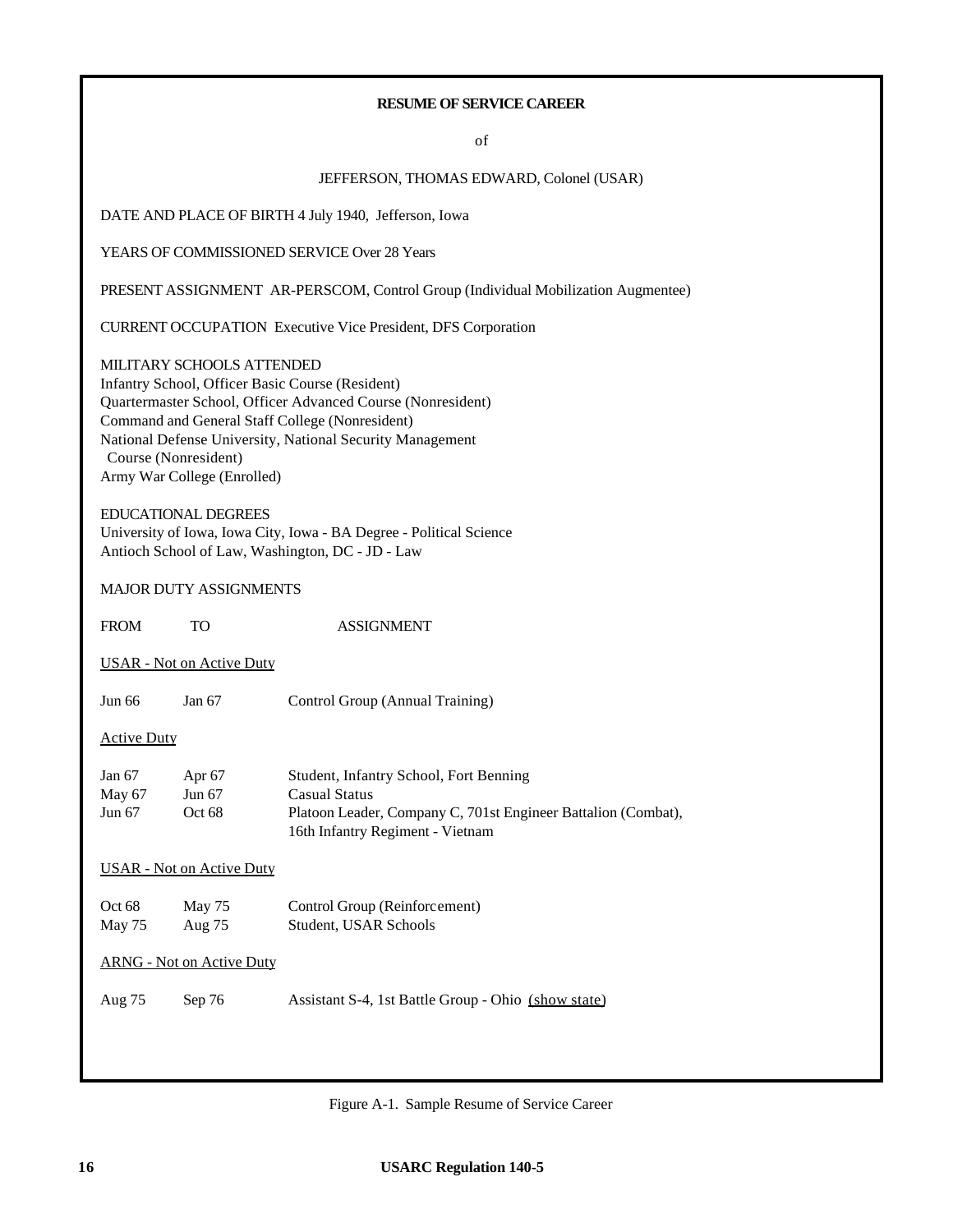| JEFFERSON, Thomas E., Colonel (USAR)                                                                                                                                                                                                                                                                                                                                                                                 |                                                                                                   |                                                                                                                                                                               |      |  |  |
|----------------------------------------------------------------------------------------------------------------------------------------------------------------------------------------------------------------------------------------------------------------------------------------------------------------------------------------------------------------------------------------------------------------------|---------------------------------------------------------------------------------------------------|-------------------------------------------------------------------------------------------------------------------------------------------------------------------------------|------|--|--|
| <b>MAJOR DUTY ASSIGNMENTS</b>                                                                                                                                                                                                                                                                                                                                                                                        |                                                                                                   |                                                                                                                                                                               |      |  |  |
| <b>FROM</b>                                                                                                                                                                                                                                                                                                                                                                                                          | <b>TO</b>                                                                                         | <b>ASSIGNMENT</b>                                                                                                                                                             |      |  |  |
|                                                                                                                                                                                                                                                                                                                                                                                                                      | <b>USAR</b> - Not on Active Duty                                                                  |                                                                                                                                                                               |      |  |  |
| Oct 76<br>Jan 79<br>Jan 86                                                                                                                                                                                                                                                                                                                                                                                           | Jan 79<br>Dec 85<br>Dec 88                                                                        | Plans & Policy Officer (IMA), Fort Huachuca<br>Plans & Policy Officer, 103d Corps Support Command, Des Moines, Iowa<br>Executive Officer, 3d Battalion, 75th Field Artillery, |      |  |  |
| USAR - AGR                                                                                                                                                                                                                                                                                                                                                                                                           |                                                                                                   |                                                                                                                                                                               |      |  |  |
| Jan 89                                                                                                                                                                                                                                                                                                                                                                                                               | Dec 92                                                                                            | Staff Officer, Personnel Division, Office of the Chief, Army Reserve,<br>Washington, DC                                                                                       |      |  |  |
|                                                                                                                                                                                                                                                                                                                                                                                                                      | <b>USAR</b> - Not on Active Duty                                                                  |                                                                                                                                                                               |      |  |  |
| Jan 93                                                                                                                                                                                                                                                                                                                                                                                                               | Present<br>Operations Staff Officer (IMA), Office of the Chief of Operations,<br>Washington, D.C. |                                                                                                                                                                               |      |  |  |
| <b>PROMOTIONS</b>                                                                                                                                                                                                                                                                                                                                                                                                    |                                                                                                   | DATES OF APPOINTMENT                                                                                                                                                          |      |  |  |
| Rank                                                                                                                                                                                                                                                                                                                                                                                                                 |                                                                                                   | Component                                                                                                                                                                     | Date |  |  |
| <b>USAR</b><br>2LT<br>07 Jun 66<br>1LT<br><b>AUS</b><br>23 Jan 68<br><b>CPT</b><br><b>USAR</b><br>14 Mar 72<br>MAJ<br><b>USAR</b><br>14 Mar 79<br><b>LTC</b><br><b>USAR</b><br>14 Mar 86<br>COL<br><b>USAR</b><br>14 Mar 91                                                                                                                                                                                          |                                                                                                   |                                                                                                                                                                               |      |  |  |
| <b>U.S. DECORATIONS AND BADGES</b><br><b>Bronze Star</b><br>Meritorious Service Medal with Two Oak Leaf Clusters<br>Army Reserve Components Achievement Medal with Two Oak Leaf Clusters<br>National Defense Service Medal<br>Vietnam Service Medal with Four Bronze Service Stars<br>Army Service Ribbon<br>Republic of Vietnam Gallantry Cross with Palm Unit Citation Badge<br>Republic of Vietnam Campaign Medal |                                                                                                   |                                                                                                                                                                               |      |  |  |

(Put addendum on a separate page)

Figure A-1. (continued) Sample Resume of Service Career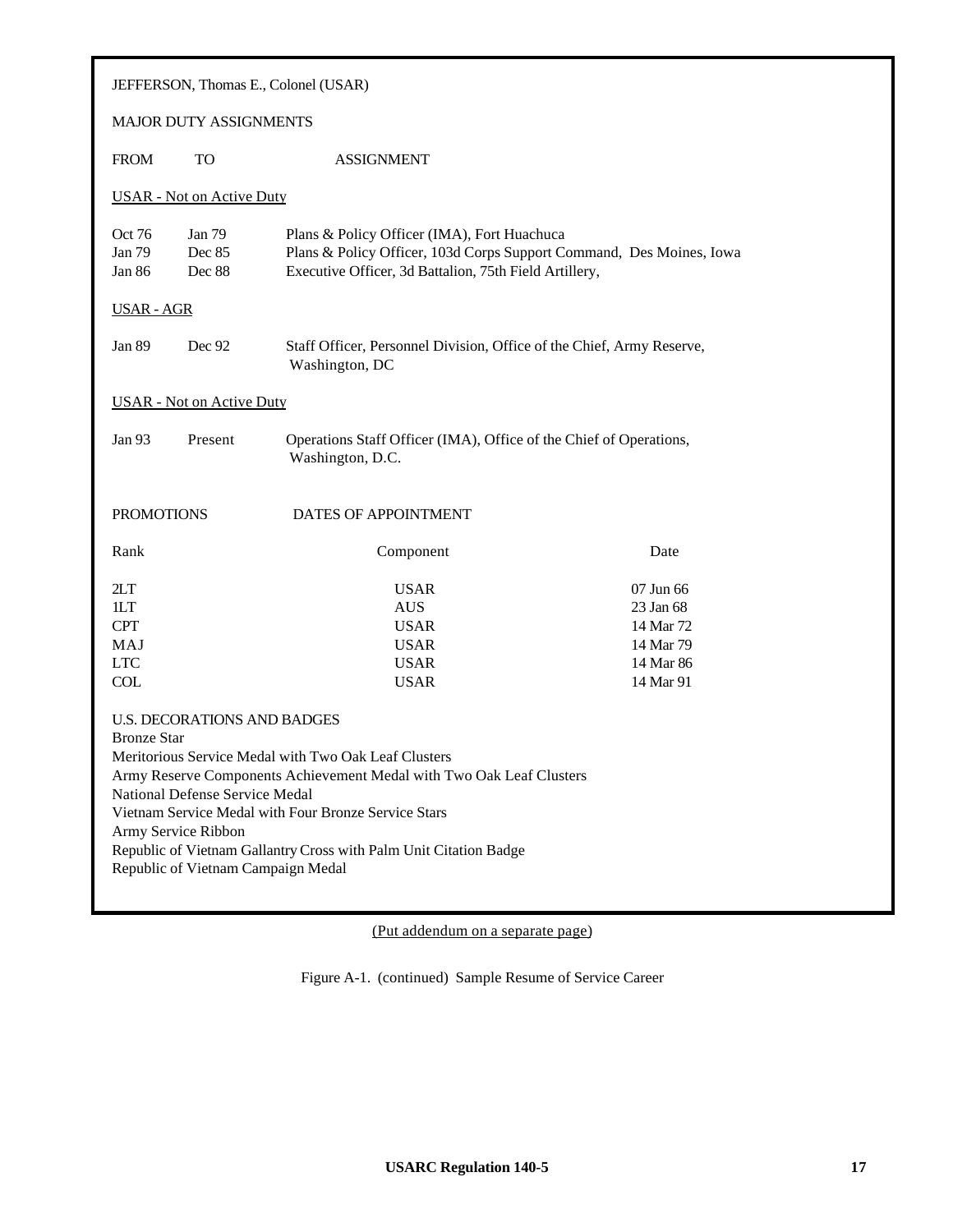### **ADDENDUM TO RESUME OF SERVICE CAREER**

THOMAS E. JEFFERSON, Colonel (USAR)

CURRENT OCCUPATION Executive Vice President, DFS Corporation, Gaithersburg, Maryland

NATURE, SCOPE, AND EXTENT OF RESPONSIBILITIES:

Has overall responsibility for design, construction, and marketing of a line of luxury travel trailers sold throughout the United States, Canada and Mexico. Supervises a staff of three vice presidents and has overall responsibilities for 200 employees at three locations. Annual operating budget for 1994 is in excess of \$10 million. Position requires world-wide travel to customer locations.

(Signature of officer and date)

Figure A-1. (continued) Sample Resume of Service Career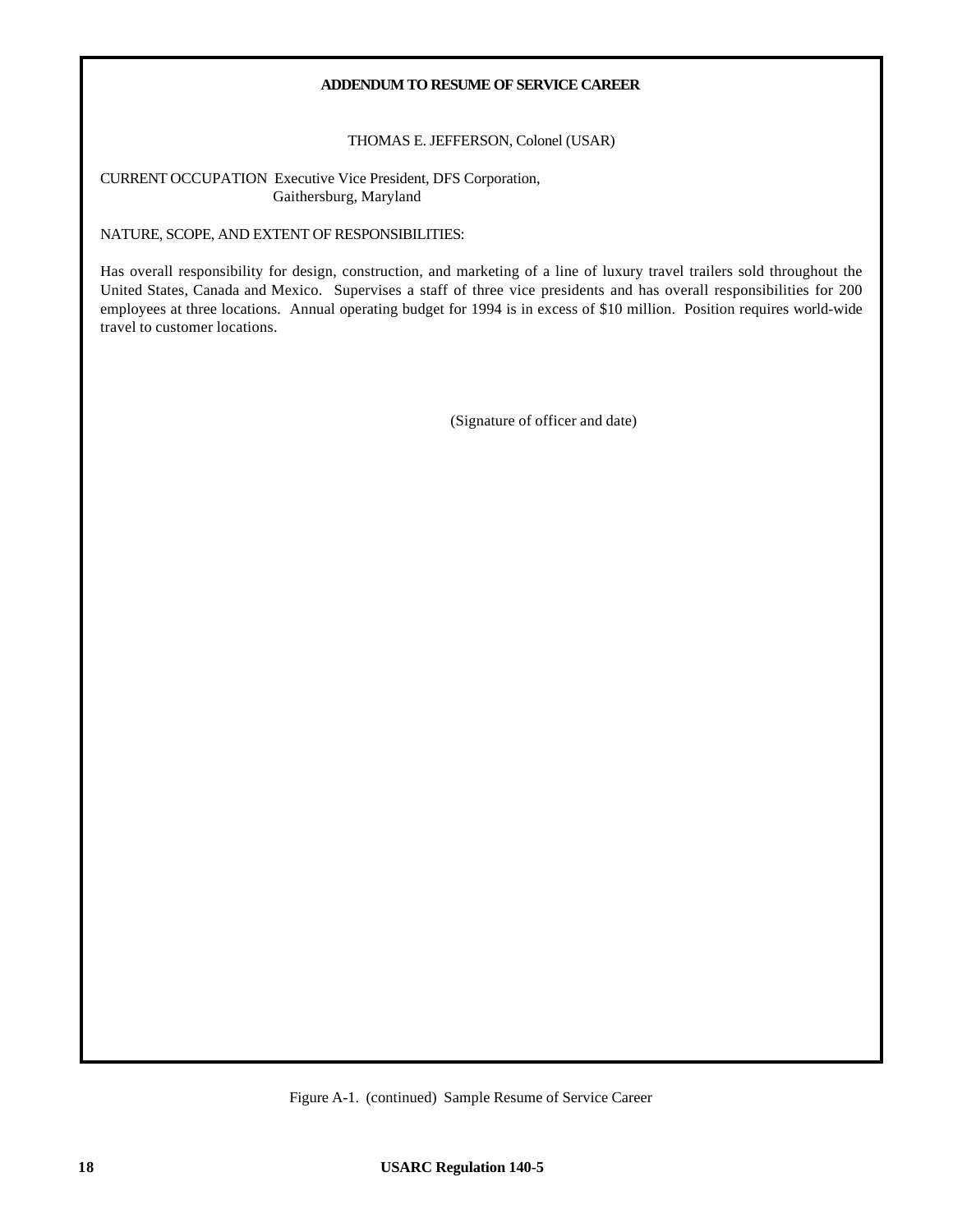## **ADDENDUM B TO RESUME OF SERVICE CAREER EXPLANATION OF COMMAND EQUIVALENCY (OPTIONAL)**

THOMAS EDWARD JEFFERSON, Colonel, Engineer (USAR)

## **A. Position/assignments (military and civilian) submitted for consideration as equivalent to battalion commnder or higher.**

Indicate the amount of time you served in each position to the right of each entry.

1. List assignment such as assistant division commander, chief of staff, commander of a brigade in the Total Army School System, or duty of a command authorized a general officer, which you believe should be considered as experience equivalent to command.

2. Identify key assignments or civilian experience for consideration as equivalent to command experience.

3. Officers serving in one of the special branches without command opportunities will identify assignment of significant responsibility or other civilian experience which attests to the officer's technical expertise, executive level experience or achievement within the profession.

## **B. Justification**

Here you must explain why you feel the positions you listed above are equivalent to battalion command or higher. In all cases, you must structure your explanation so that the experience you are using as command equivalent ties into what a battalion, brigade or group commander would do in the United States Army Reserve.

\* Command experience as battalion level or higher which totals two years for command in the Reserve Components or one year of such command while serving in the Active Component.

Figure A-1. (continued) Sample Addendum B to Resume of Serice Career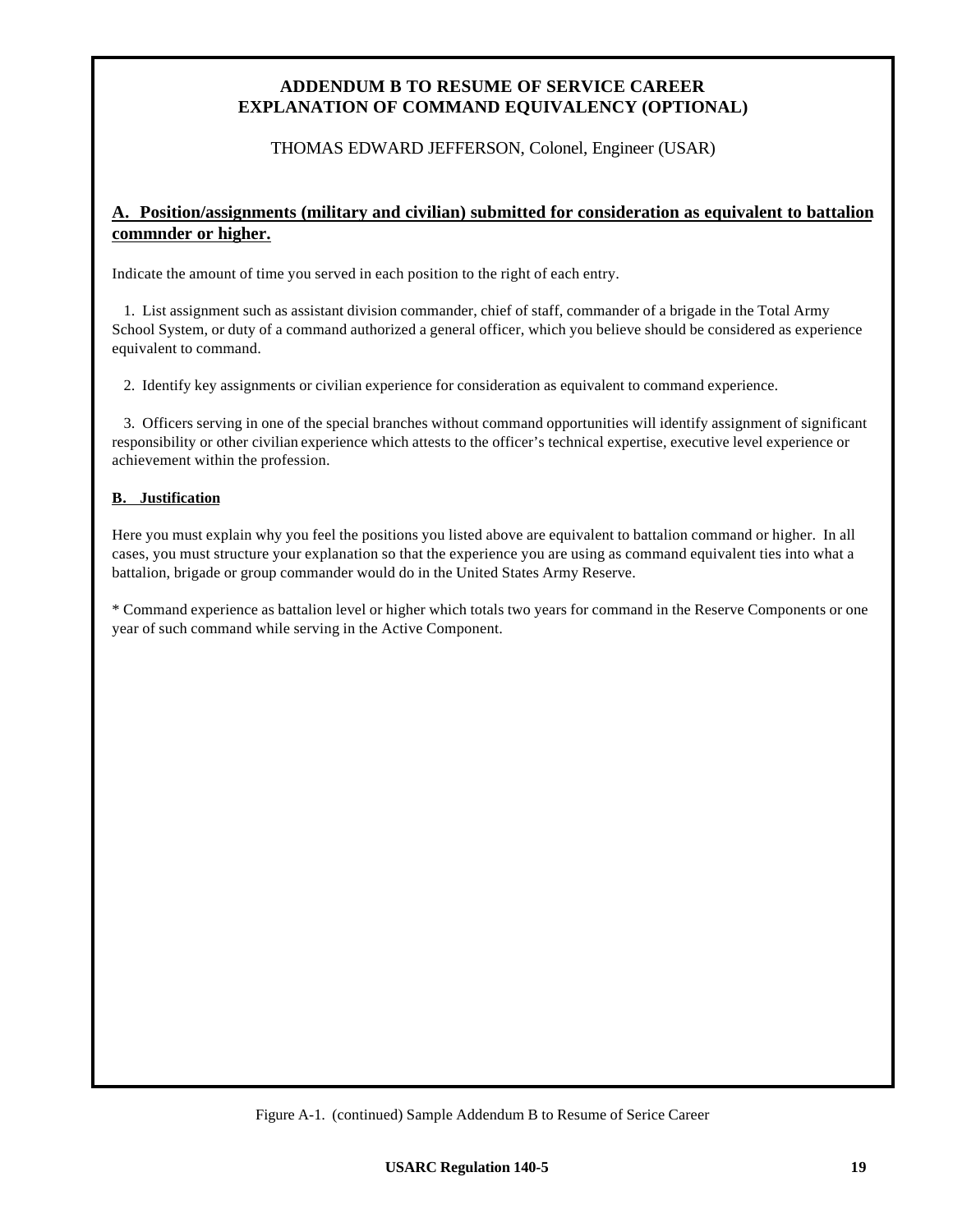## **STATEMENT OF UNDERSTANDING**

1. I understand that the position for which I am applying requires a rank above the rank which I hold. I am not currently on an approved promotion list.

2. I understand that if selected for a command position for which I have applied, and I am not selected for promotion by a position vacancy promotion board for which I am eligible, I may be removed from that command position.

(Signature of officer and date)

Figure A-2. Statement of Understanding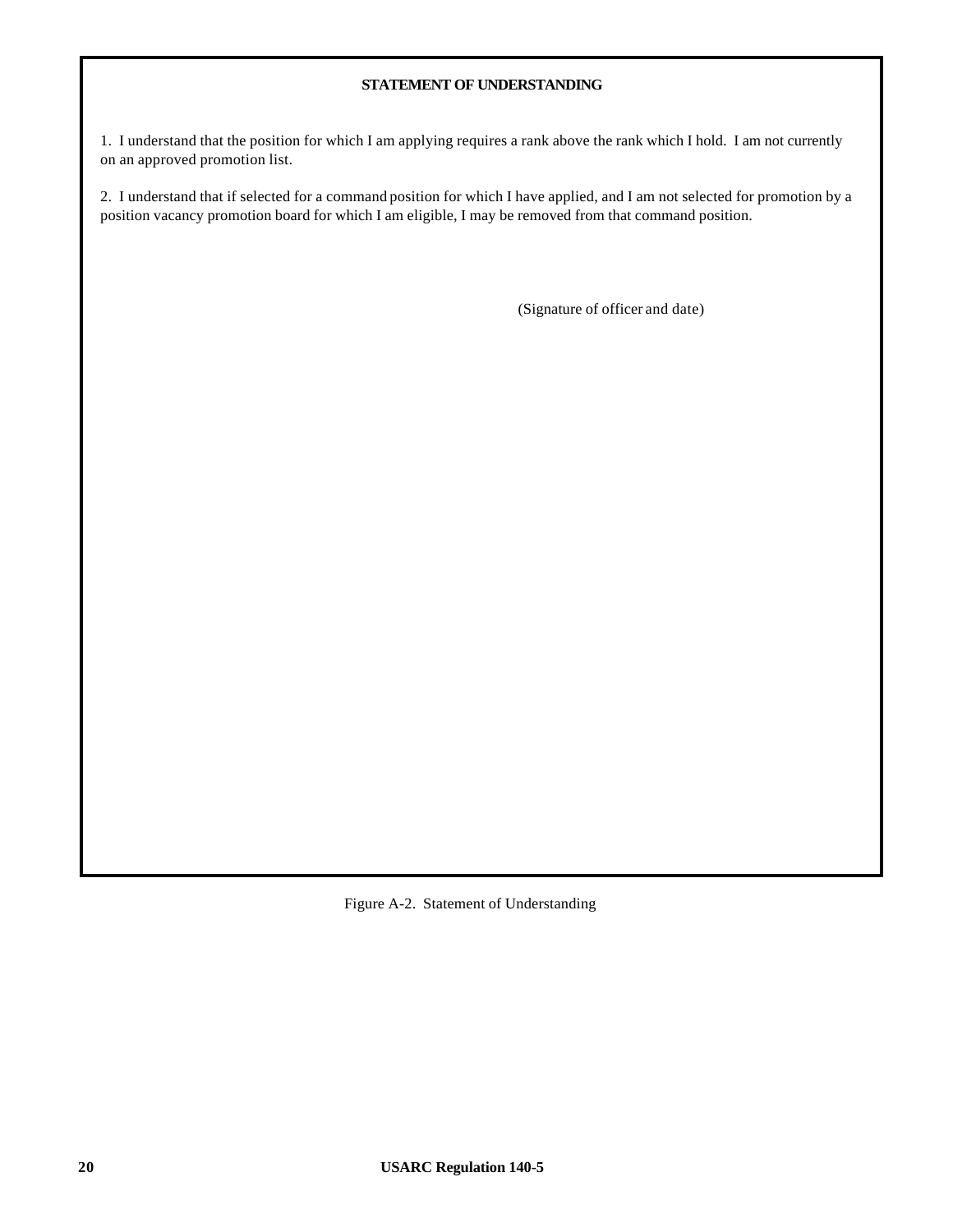# **Glossary**

|             |                                          | PERMS       | <b>Personnel Electronic Records</b>      |
|-------------|------------------------------------------|-------------|------------------------------------------|
| AMEDD       | Army Medical Department                  |             | <b>Management Systems</b>                |
|             | Area of Concentration                    |             | Personnel Management Officer             |
| <b>APFT</b> | Army Physical Fitness Test               | PULHES      | Physical Profile Serial Code (numerical) |
|             | AR-PERSCOM U.S. Army Reserve Personnel   | RCS         | Requirement Control Symbol               |
|             | Command                                  | <b>RLAS</b> | <b>Regional Level Application</b>        |
| CCASB       | <b>Colonel Command Assignment</b>        |             | Software                                 |
|             | <b>Selection Board</b>                   |             | <b>Regional Support Command</b>          |
|             | <b>Chief Information Office</b>          | ROPMA       | <b>Reserve Officer Personnel</b>         |
| DCSPER      | Deputy Chief of Staff, Personnel         |             | Management Act                           |
|             | <b>Individual Mobilization Augmentee</b> | <b>SBI</b>  | Special Background Investigation         |
| <b>IRR</b>  | Individual Ready Reserve                 | <b>SCI</b>  | Sensitive Compartmentalized Information  |
| JAGC        | Judge Advocate General's Corps           | SSN         | Social Security Number                   |
|             | Legal Service Organization               | <b>TAPC</b> | U.S. Total Army Personnel Command        |
| LTCCASB     | Lieutenant Colonel Command               | TAPDB-R     | Total Army Personnel Database-           |
|             | <b>Assignment Selection Board</b>        |             | Reserve                                  |
| LDDN        | Leader Development Decision Network      |             | The Judge Advocate General               |
| MI          | Military Intelligence                    | TPU         | Troop Program Unit                       |
|             | Military Intelligence Detachment         | USAR        | U.S. Army Reserve                        |
|             | (Strategic)                              | USARC       | U.S. Army Reserve Command                |
| <b>MRD</b>  | <b>Mandatory Removal Date</b>            |             |                                          |
|             | <b>Medical Service Corps</b>             |             |                                          |
|             | Major Subordinate Command                |             |                                          |
|             |                                          |             |                                          |

OCAR............... Office of the Chief, Army Reserve